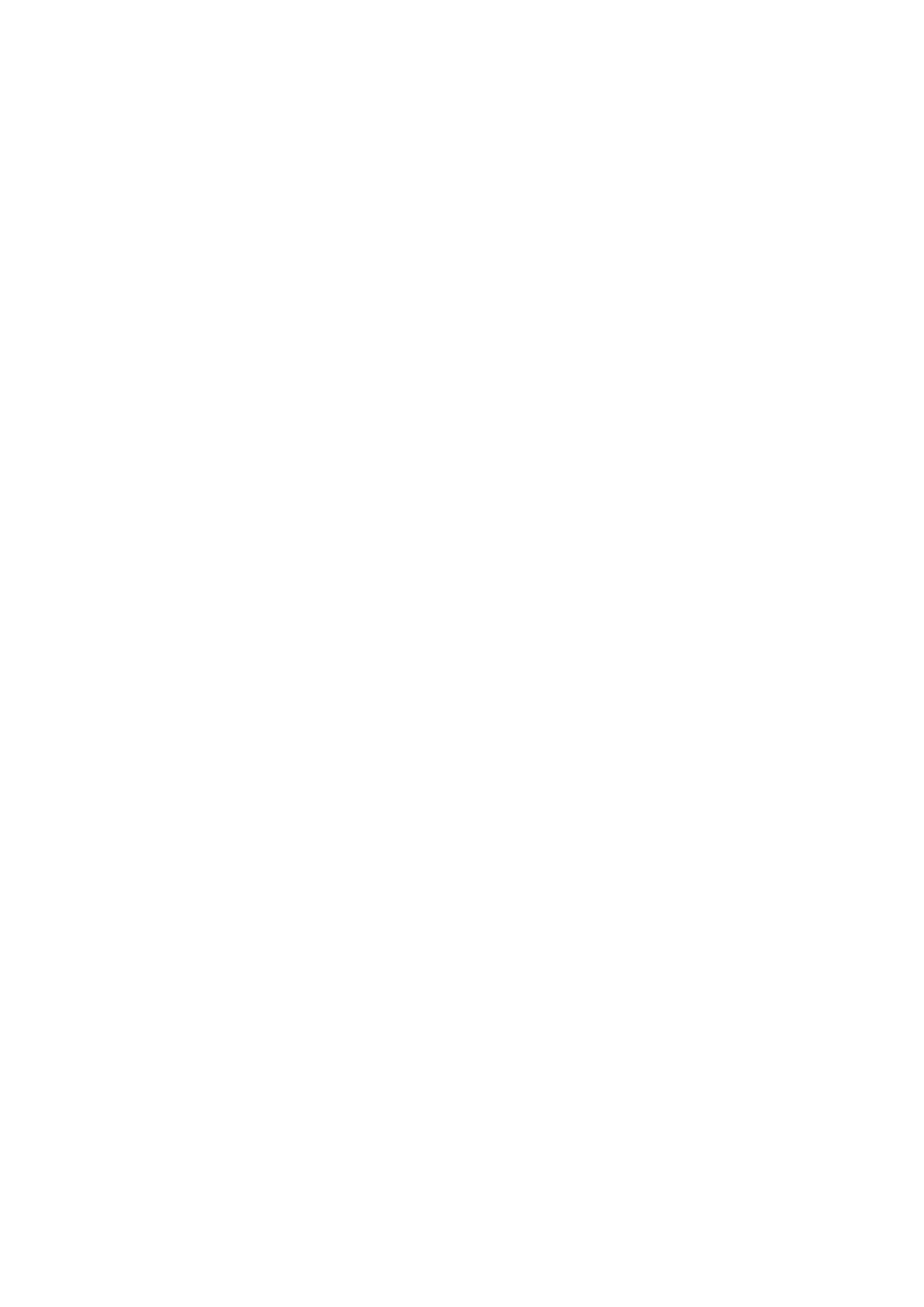| <b>Client Name:</b>                                                         | <b>Environment Agency</b>                                                                                |
|-----------------------------------------------------------------------------|----------------------------------------------------------------------------------------------------------|
| <b>Client Ref No:</b>                                                       | 5061101.2000.001                                                                                         |
| <b>Document Title:</b>                                                      | <b>Hilgay Habitat Creation Site, Methwold, Norfolk</b>                                                   |
| <b>Document Type:</b>                                                       | Archaeological Evaluation Report                                                                         |
| <b>Issue Number:</b>                                                        | $\mathbf 1$                                                                                              |
| Grid Reference:<br><b>Planning Reference:</b>                               | TL 645 975                                                                                               |
| OA Job Number:<br>Site Code:<br>Invoice Code:<br>Museum Accession No: 50262 | 4050<br>50262<br><b>METHHHEV</b><br>Receiving Museum: Norfolk Museums Service                            |
| Prepared by:<br>Position:<br>Date:                                          | Laura Piper<br>Supervisor<br>26/6/2008                                                                   |
| Checked by:<br>Position:<br>Date:                                           | Ken Welsh<br>Senior Project Manager<br>30/6/2008                                                         |
| Approved by:<br>Position:<br>Date:                                          | Ken Welsh<br>Senior Project Manager<br>30/6/2008                                                         |
| Document File Location<br><b>Graphics File Location</b><br>Illustrated by   | X:\Hilgay_Norfolk\002Reports<br>\\Server8\invoice codes i thru q\M_codes\METHHHEV<br><b>Mark Gridley</b> |

#### **Disclaimer:**

This document has been prepared for the titled project or named part thereof and should not be relied upon or used for any other project without an independent check being carried out as to its suitability and prior written authority of Oxford Archaeology being obtained. Oxford Archaeology accepts no responsibility or liability for the consequences of this document being used for a purpose other than the purposes for which it was commissioned. Any person/party using or relying on the document for such other purposes agrees, and will by such use or reliance be taken to confirm their agreement to indemnify Oxford Archaeology for all loss or damage resulting therefrom. Oxford Archaeology accepts no responsibility or liability for this document to any party other than the person/party by whom it was commissioned.

#### **Oxford Archaeology © Oxford Archaeological Unit Ltd 2008**

Janus House Osney Mead Oxford OX2 0ES t: (0044) 01865 263800 e: info@oxfordarch.co.uk

w: www.oxfordarch.co.uk

Oxford Archaeological Unit Limited is a Registered Charity No: 285627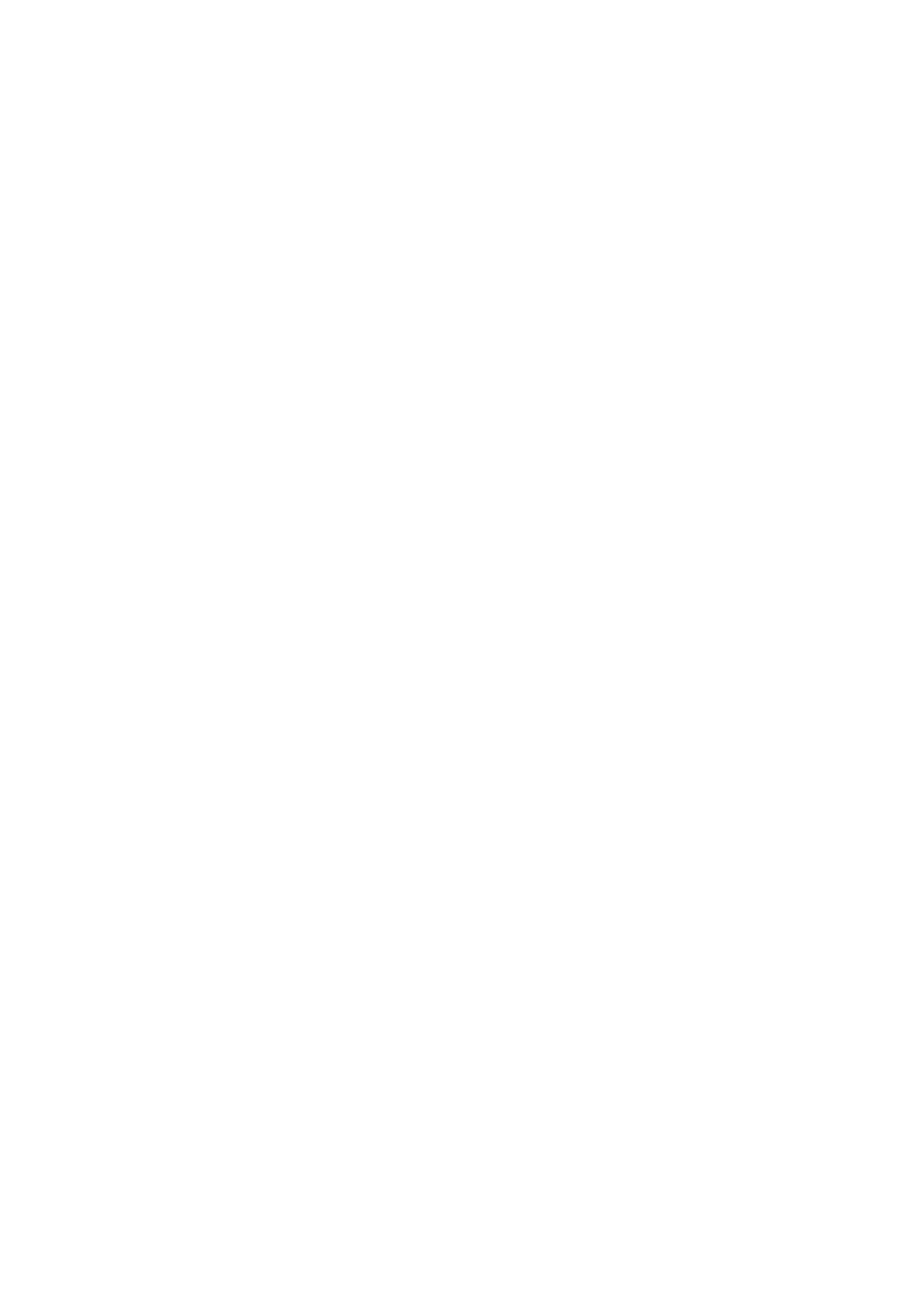

# Hilgay Habitat Creation Site, Methwold, Norfolk

Archaeological Evaluation Report

Written by Laura Piper

**Illustrated by Mark Gridley** 

# **Table of Contents**

| 1.1 |  |
|-----|--|
| 1.2 |  |
| 1.3 |  |
|     |  |
|     |  |
| 2.1 |  |
|     |  |
|     |  |
| 3.1 |  |
| 3.2 |  |
| 3.3 |  |
|     |  |
| 4.1 |  |
| 4.2 |  |
|     |  |
|     |  |
|     |  |
|     |  |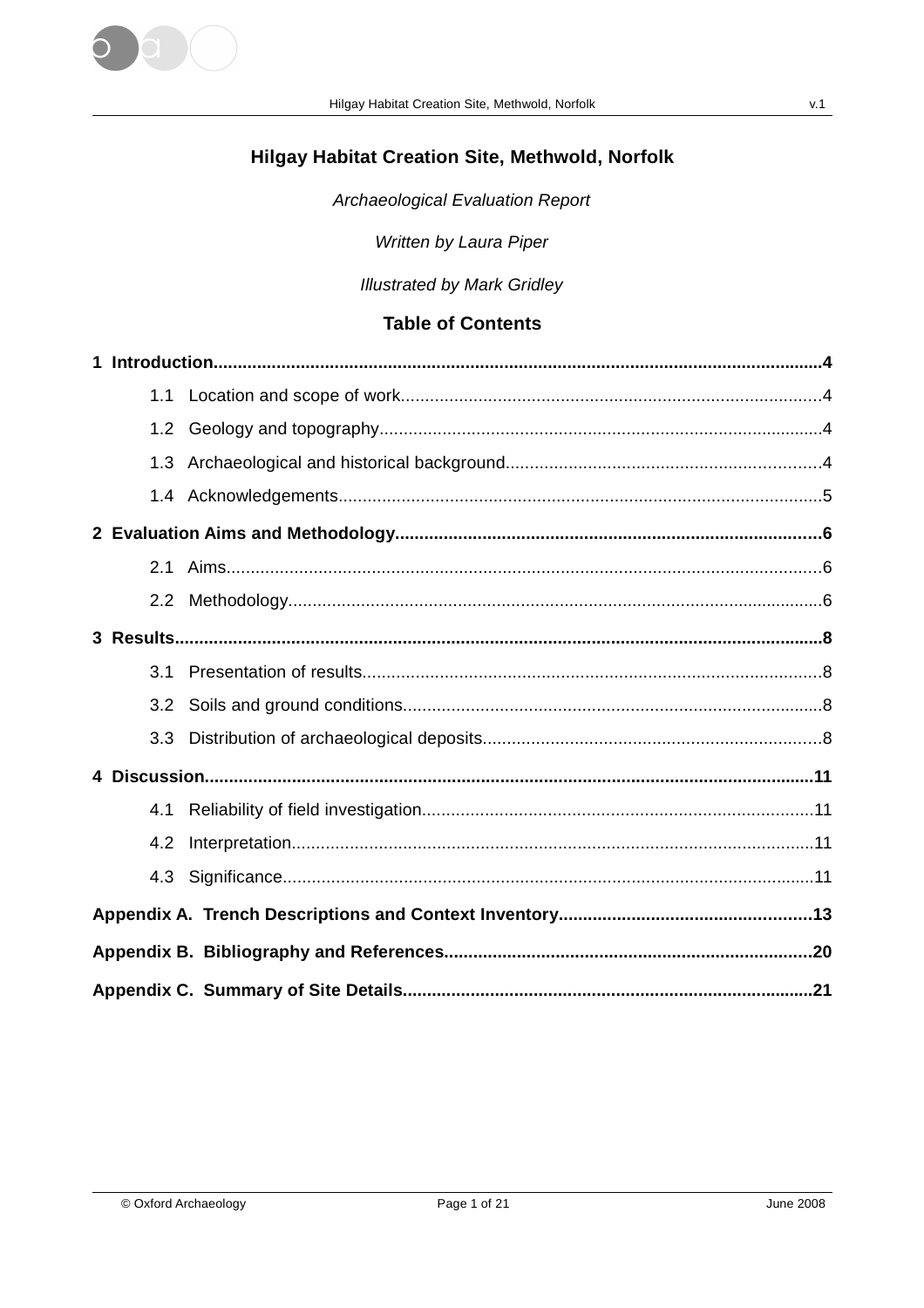

### **List of Figures**

- Fig. 1 Site location
- Fig. 2 Trench location plan
- Fig. 3 Plan of trenches 1, 4, 5, 7, 9 and 10
- Fig. 4 Trenches 1 and 4, sections
- Fig. 5 Trenches 4, 5 and 7, sections
- Fig. 6 Trenches 9 and 10, sections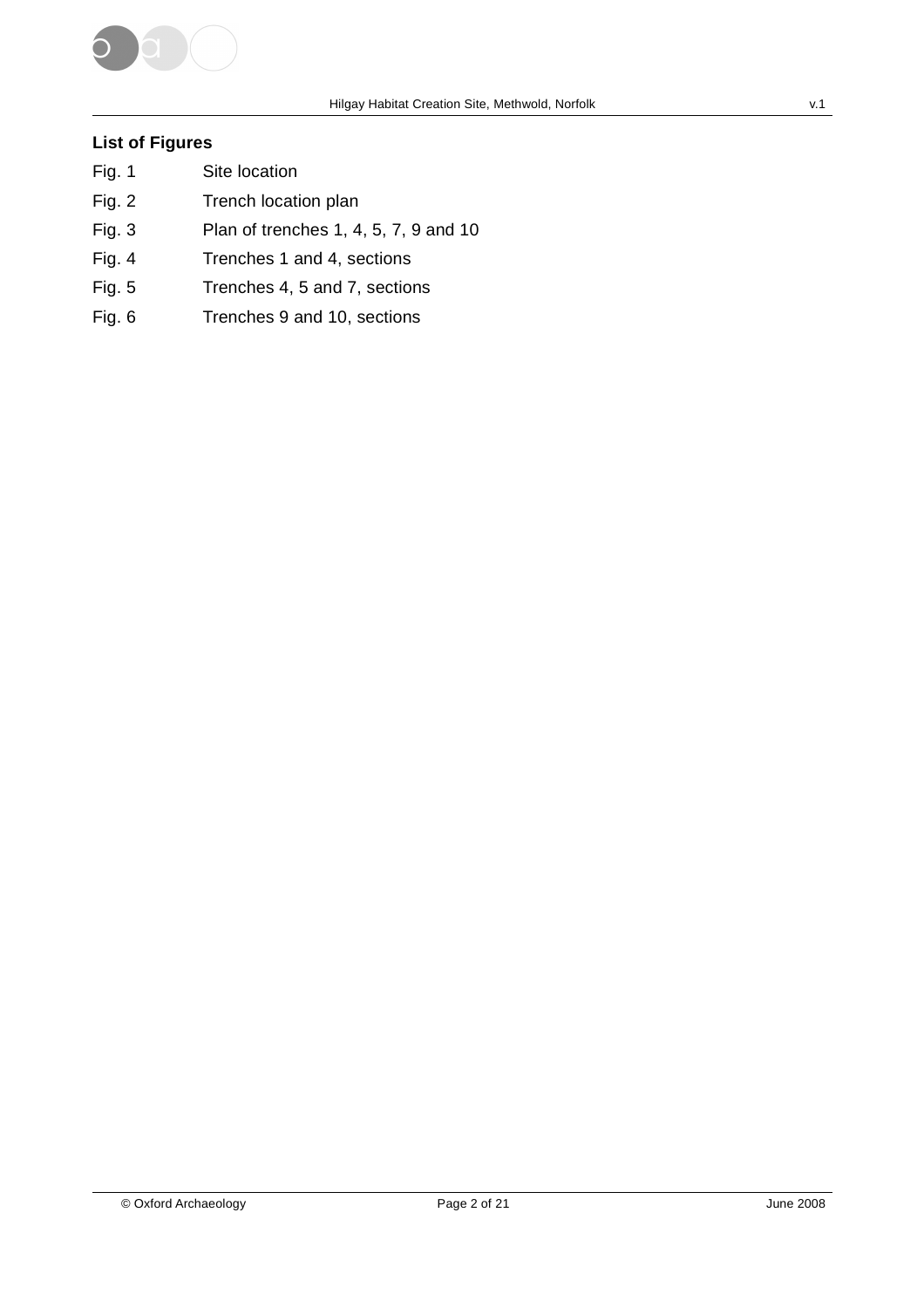

#### **Summary**

During May 2008 Oxford Archaeology (OA) carried out a field evaluation at the Hilgay Habitat Creation site, Methwold, Norfolk (centred on NGR TL 645 975) on behalf of the Environment Agency. Sixteen trenches were excavated across the site. Six of the trenches targeted anomalies recorded in an earlier geophysical survey of the site, and one targeted a former water-filled pit. There was little correlation between the geophysical survey results and the archaeology encountered.

The evaluation revealed a series of six ditches, four pits, two post holes and one tree throw, but no dating was recovered. It is likely that most of the features recorded relate to post-medieval drainage and agricultural use of the site.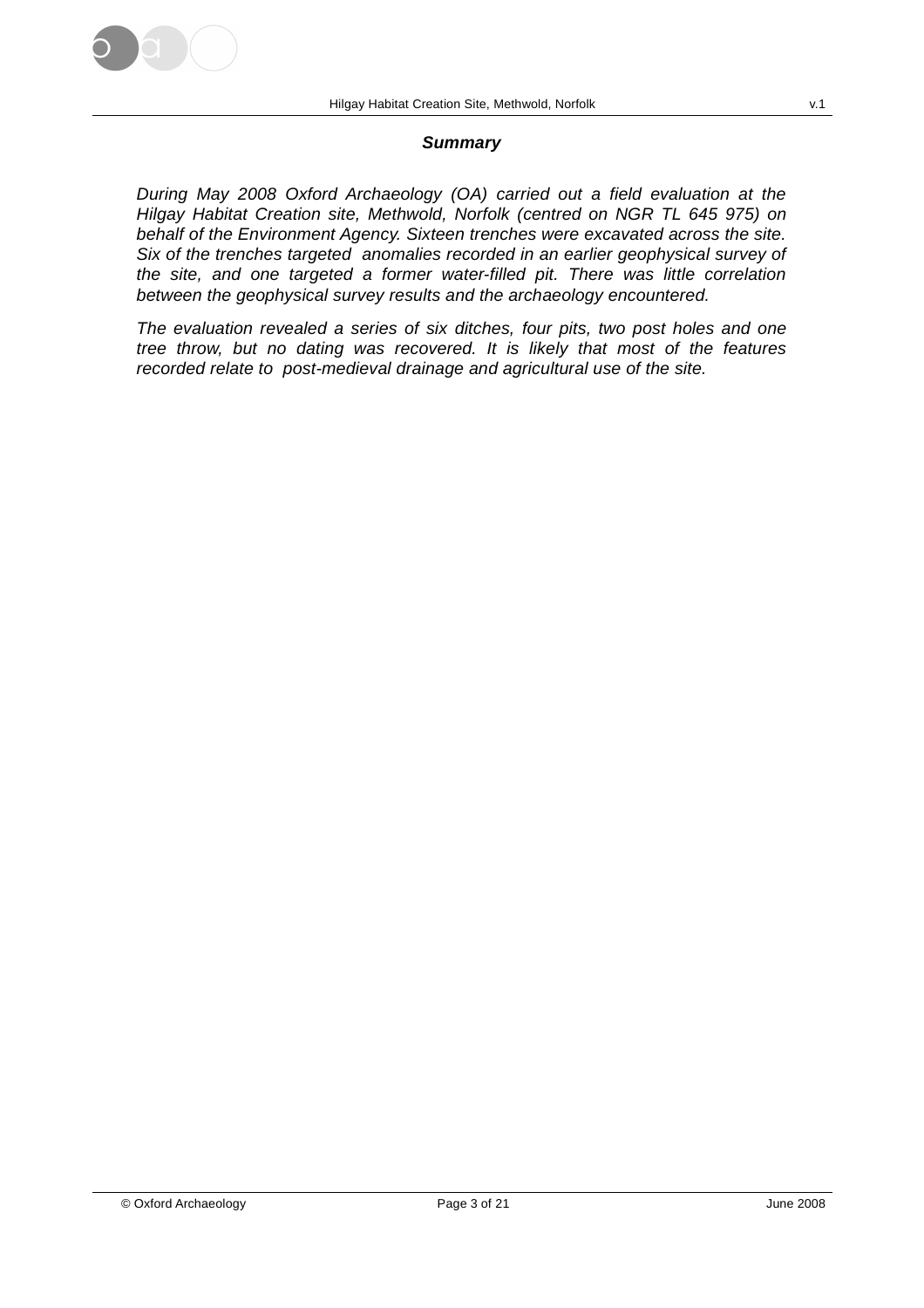

### 1 INTRODUCTION

### **1.1 Location and scope of work**

- 1.1.1 Oxford Archaeology was commissioned by Atkins Water and Environment on behalf of the Environment Agency to carry out an archaeological field evaluation in advance of the proposed Hilgay habitat creation project at Hilgay, Norfolk.
- 1.1.2 The proposed development comprises the creation of 40ha of reedbed habitat along with smaller area of grassland, earth bunds and a storage reservoir. The total site area is approximately 70ha. The site is located immediately to the south of the River Wissey and some 2km east of Hilgay in the parish of Methwold (Figure 1) at NGR TL 645 975. The impacts of the scheme on sub-surface deposits are likely to be confined largely to the excavation of the storage reservoir with only limited impacts elsewhere.

### **1.2 Geology and topography**

1.2.1 The site is located immediately to the south of the River Wissey at a height of between -1.0m and 1.5m above Ordnance Datum (aOD). The underlying solid geology is divided between Roxham and Runcton Beds (sands) over the majority of the site with Kimmeridge Clay to the south-west. The local soils are classified in the Isleham 2 and Altcar 1 associations. Isleham 2 soils are characterised as deep, permeable, sandy peats that are affected by groundwater, with very complex soil hummocks and hollows. Altcar 1 soils are classified as Fen Peat with deep soils with groundwater controlled by ditches.

### **1.3 Archaeological and historical background**

- 1.3.1 A number of sites and find spots are recorded in the Norfolk Historic Environment Record (NHER) within the site itself and in the immediate vicinity (Figure 2).
- 1.3.2 A number of finds of burnt flint and occasional struck flints were made during fieldwalking as part of the Fenland Survey. It is likely that these have come to light as a result of the wastage of overlying peaty soils. These are NHER 23376 (burnt flints), NHER 23377 (burnt flints), NHER 23370 (burnt and worked flints), NHER 23378 (burnt flints), NHER 29045 (burnt and worked flints). It is possible that the burnt flints are the remnants of burnt flint mounds which typically occur in fen edge locations.
- 1.3.3 The location of NHER 29045 also contains three circular soil marks seen on air photographs. Initially interpreted as ring ditches, further study showed them to be water filled pits with straight cuts leading from them to the field edge ditches. It is possible that they are the remnants of marl pits although few are known from the area. Two of these hollows were evident on the ground surface during a geophysical survey of the site undertaken as part of this project (see below)
- 1.3.4 Beyond the site boundary, the most significant known site is a Romano-British farmstead (NHER 4455). The site, which is also a Scheduled Monument (National Monument No. 20819), is particularly well-preserved and contains low earthworks representing the platforms and ditches which define the rectilinear buildings, yards and paddocks of the farmstead.
- 1.3.5 A number of post-medieval drainage mills and wind pumps existed in the area including one in the north-west corner of the site (NHER 4467) and a second one in the northeast corner of the site (NHER 41058) (Figure 2).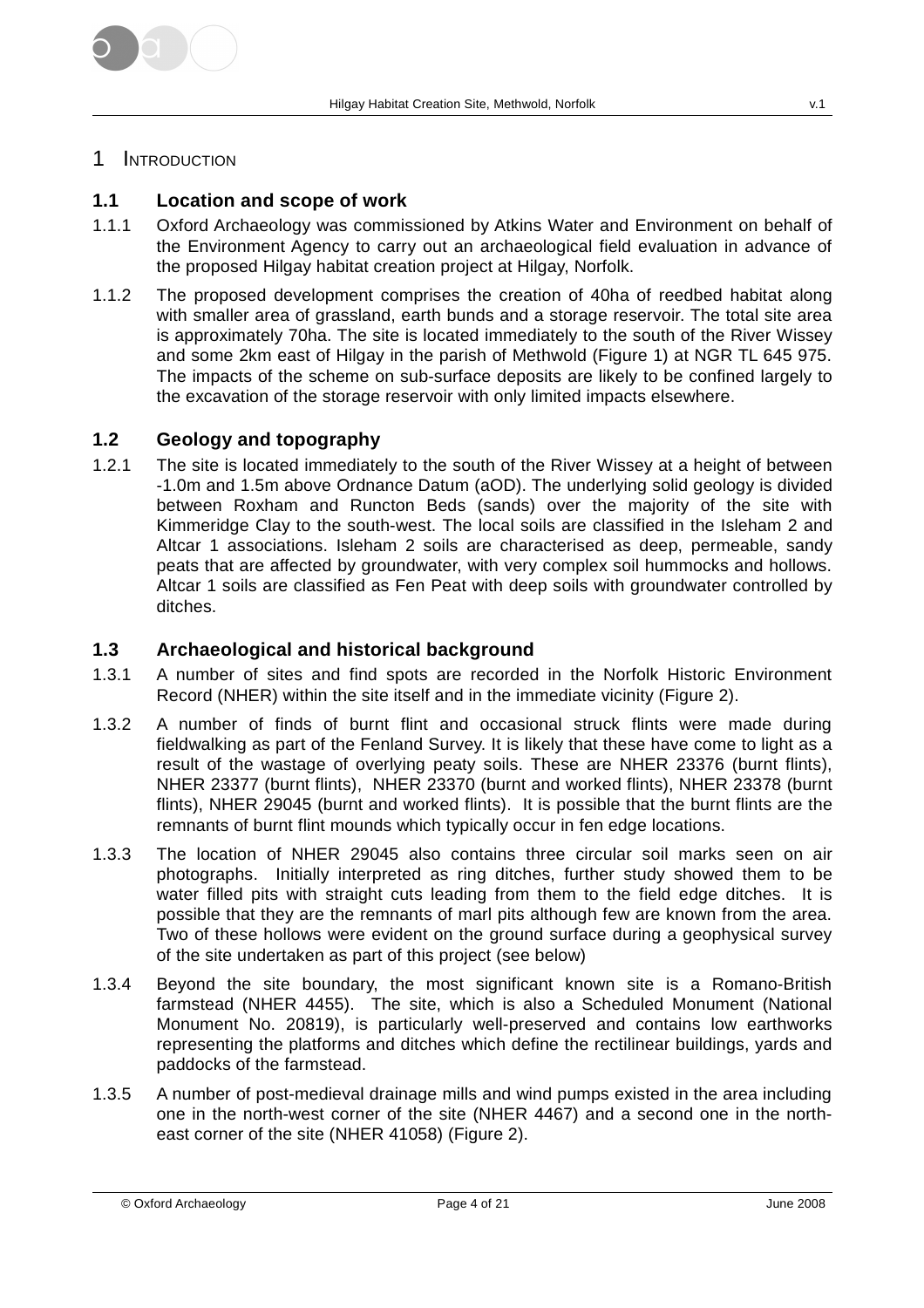

1.3.6 As part of the current scheme, the site was the subject of a geophysical survey (ASWYAS, 2007). The evidence for anomalies of archaeological origin was slight but a number of possible features were tentatively identified (Figure 2).

### **1.4 Acknowledgements**

1.4.1 Oxford Archaeology would like to thank Philip Catherall of the Environment Agency, Danielle Phillips of Atkins Water and Environment, and Ken Hamilton, Head of Archaeological Planning at the Norfolk Museums and Archaeology Service.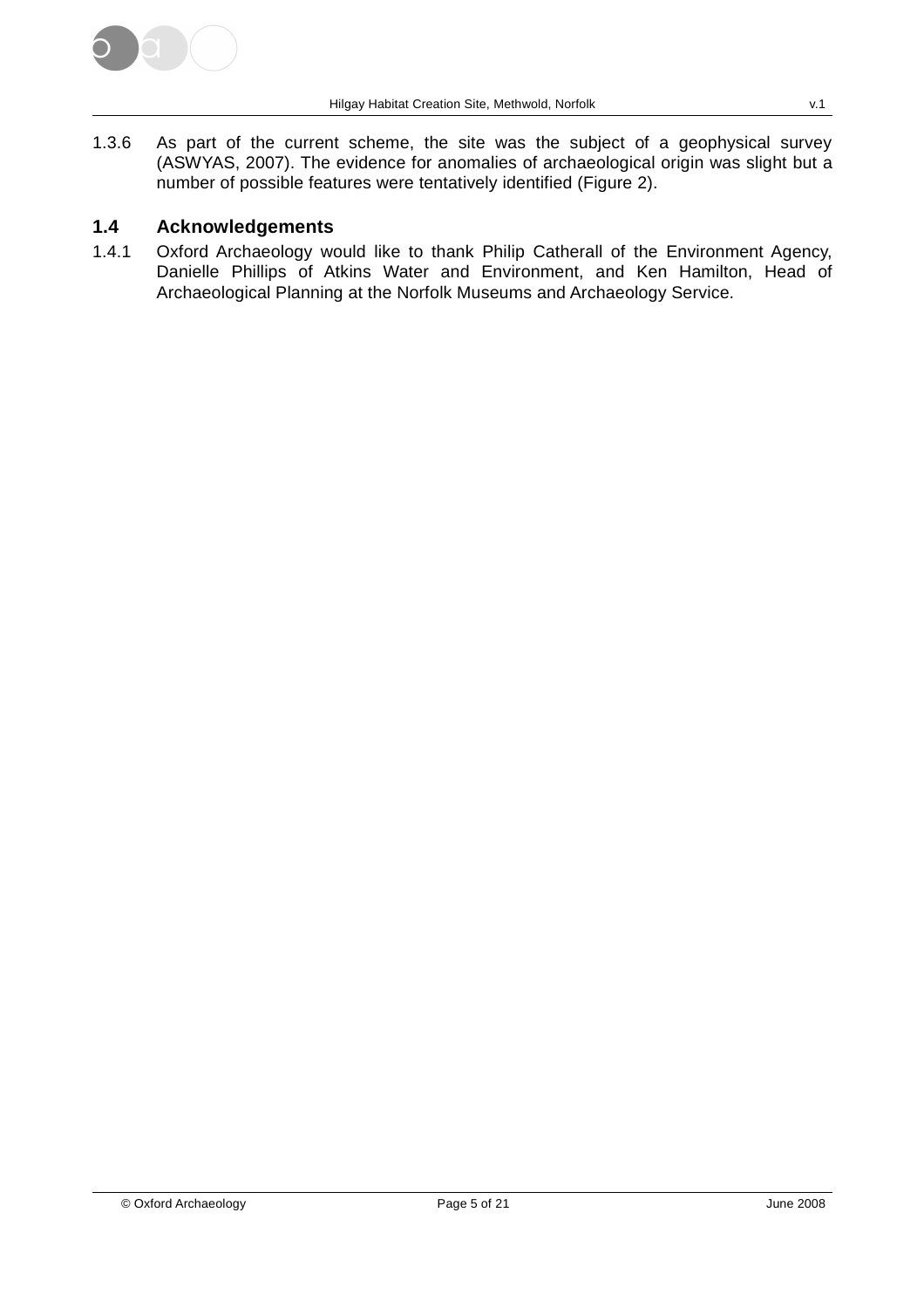

### 2 EVALUATION AIMS AND METHODOLOGY

### **2.1 Aims**

### **Strategy**

2.1.1 The evaluation strategy was to assess the potential for archaeological remains within those areas of the site which would most likely be subject to significant impact i.e. the storage reservoir. In addition, geophysical anomalies in other areas of the site were targeted in order to determine their origin.

### **Objectives**

- 2.1.2 The principle objective of the evaluation was to carry out an assessment of the proposed development area in such a manner that an informed and reasoned decision can be made regarding the extent of any likely archaeological impact, and the most appropriate strategy and methodology for its mitigation.
- 2.1.3 The aims of the field evaluation were to determine, as far as was reasonably practicable, the location, extent, date, character, condition, significance and quality of any surviving archaeological remains liable to be threatened by the proposed development.

### **2.2 Methodology**

### **Introduction**

2.2.1 The evaluation objectives were met through the excavation of a series of 16 trial trenches, each 30m by 1.8 m, within the proposed storage reservoir and more generally across the site. The layout is given in Figure 2.

### **Fieldwork methods and recording**

- 2.2.2 The evaluation was conducted in compliance with the standards outlined in the Institute of Field Archaeologist's Standard and Guidance for Archaeological Field Evaluations (as revised 2001), and Standards For Field Archaeology in the East of England (East Anglian Archaeology Occasional Paper 14) except where they were superseded by statements made below:
- 2.2.3 A unique-number site code was agreed with the Norfolk Museums Service. Arrangements have also been made with the Norfolk Museums Service for the deposition of the archive subject to agreement with the Client.

#### **Service Location**

- 2.2.4 Before excavation began the client was consulted for information regarding the presence of any below/above ground services.
- 2.2.5 Trial trench locations were 'swept' before and during excavation with a Cable Avoidance Tool to verify the absence of any underground services.

### **Excavation**

2.2.6 Each trench was excavated using a 360° tracked excavator with a toothless bucket under the direct supervision of an archaeologist. Spoil was stored adjacent to, but at a safe distance from, trench edges.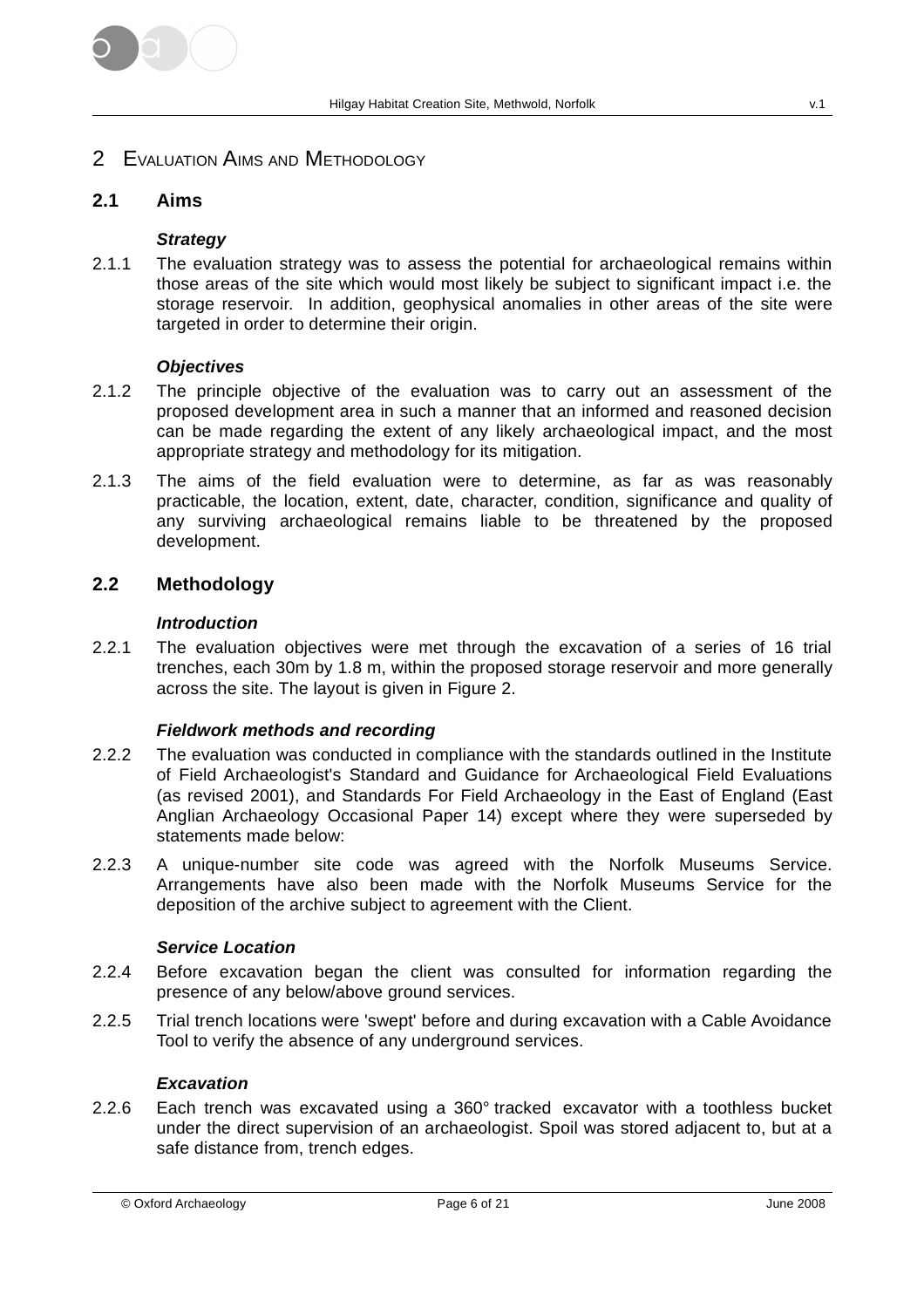

- 2.2.7 Machining continued in spits down to the top of the undisturbed natural geology or archaeological deposits, whichever was first encountered. Once archaeological deposits were exposed further excavation proceeded by hand.
- 2.2.8 A sample of each feature and of each feature or deposit type, for example pits, postholes, and ditches, was excavated and recorded.

### **Recording**

2.2.9 The trenches were cleaned by hand, as necessary, and the revealed features were sampled to determine their extent and nature, and to retrieve finds and environmental samples. All archaeological features were planned and where excavated their sections drawn at scales of 1:20. All features were photographed using colour slide, black and white print film and digital photography. Recording followed procedures laid down in the OAU Fieldwork Manual (ed D Wilkinson, 1992).

### **Finds**

2.2.10 No finds were recovered from the evaluation

### **Environmental Samples**

2.2.11 No soil samples for environmental analysis were taken during the evaluation.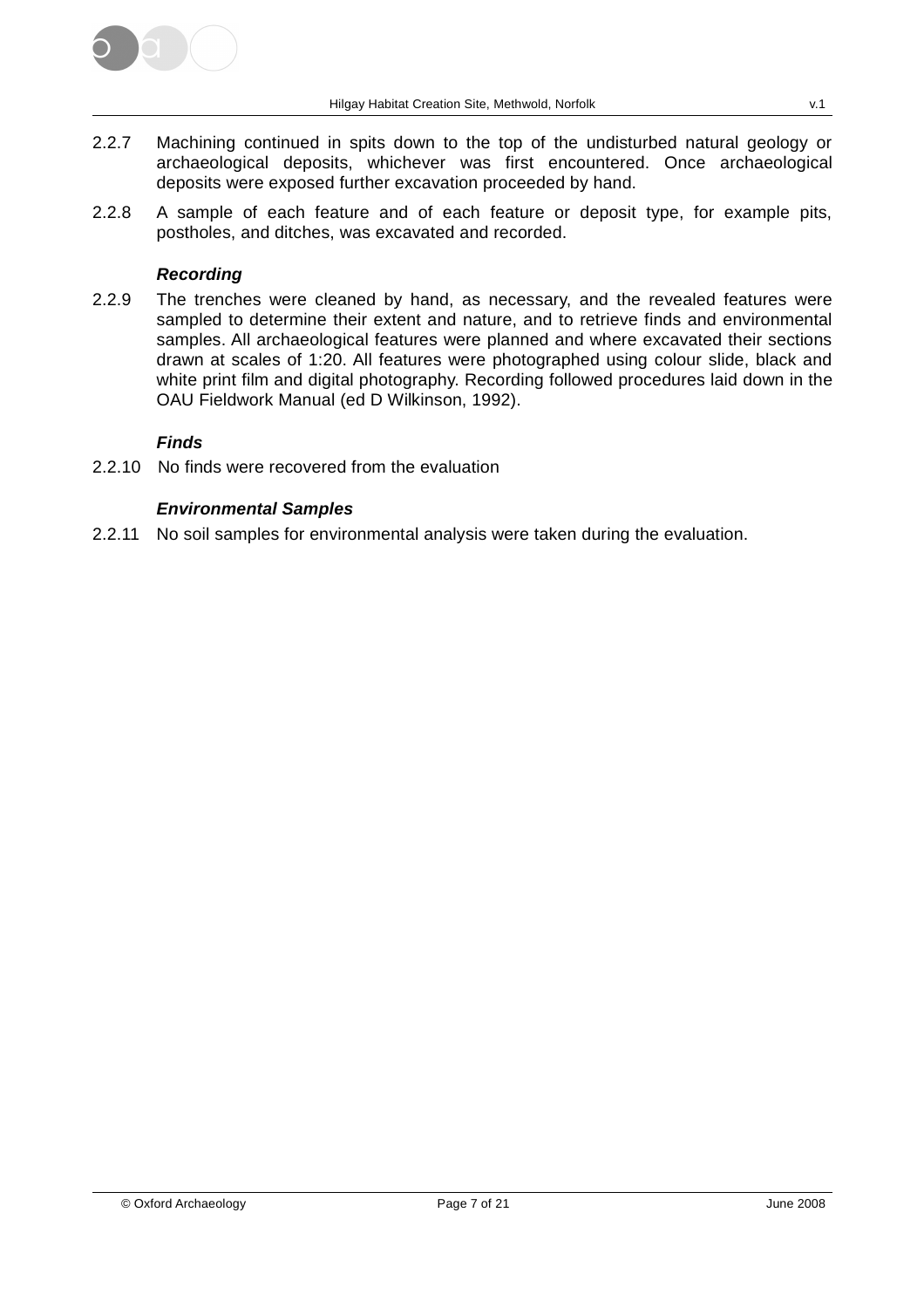

### 3 RESULTS

### **3.1 Presentation of results**

3.1.1 Section 3.2 describes the general ground and soil conditions encountered at the site. Section 3.3 describes the sequence of deposits and archaeological remains from the trenches where archaeological deposits were encountered. Plans of all trenches which contained archaeological deposits are illustrated in Figure 3 and a representative selection of sections are illustrated in Figure 4. Those trenches without archaeological remains have not been described in detail. An inventory of all contexts including measurements not presented within the text is provided in Appendix A.

### **3.2 Soils and ground conditions**

- 3.2.1 The site occupies a relatively sheltered position on the Fenland edge to the south of the River Wissey. At the time of the evaluation the fields were covered by long grass and scrub.
- 3.2.2 The trenches were excavated through sandy peat Isleham 2 soils. The presence of an active land drain in Trench 16 meant that it quickly became waterlogged and could only be observed briefly. The remaining trenches did not become waterlogged.

### **3.3 Distribution of archaeological deposits**

### **General**

3.3.1 A total of seven trenches, Trenches 1, 2, 4, 5, 7, 9 and 10, contained evidence of archaeological deposits and these are described in turn below. The remaining 9 trenches revealed no evidence for archaeological deposits or features.

### **Trench 1 (Figures 3 and 4)**

- 3.3.2 The underlying natural sand (110) was encountered at an average depth of 0.50 m below the current ground level. Overlying layer 110 was a layer of mixed slightly silty sand with peat intrusions (109), between 0.20 m and 0.30 m thick. This was sealed by a layer of loose, pale grey, fine sand (108) between, 0.02 m and 0.10 m deep, which was overlain by the modern topsoil, a dark grey brown sandy silt loam, 0.40 m deep
- 3.3.3 Layer 110 was cut at the southern end of the trench by a small posthole (103), measuring 0.20 m in diameter and 0.27 m deep. This feature was filled with a dark brownish grey silty sand (104).
- 3.3.4 At the southern end of the trench, deposit 108 was cut by a shallow scoop (100), measuring 1.20 m in diameter and existing to a depth of 0.35 m. This was filled with a friable, black peaty loam (102).
- 3.3.5 Crossing the centre of the trench and also cutting 108 was an east-west orientated ditch (105) measuring 1.00 m wide and 0.40 m deep. This was filled by a friable, black, peaty loam (106).

### **Trench 2 (not illustrated)**

3.3.6 The natural sand (204) was encountered at an average depth of 0.77 m. This was cut at the eastern end of the trench by a tree throw (203) measuring 0.55 m in length and 0.16 m deep. Overlying 204 was a friable pale grey brown sand (202), 0.33 m deep.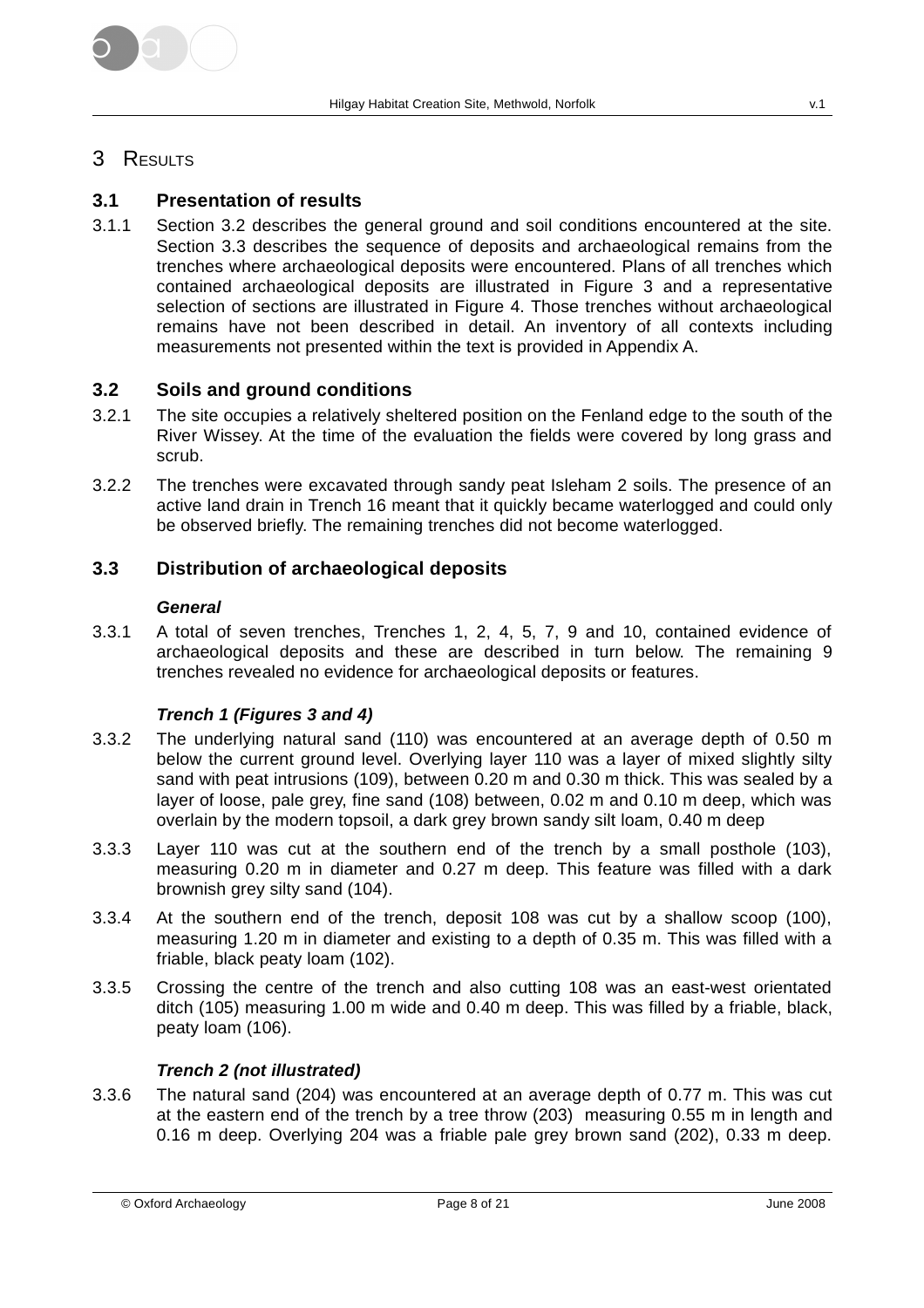

This in turn was sealed by the modern topsoil, a friable, dark grey brown sandy silt loam (201), 0.40 m deep.

3.3.7 Layer 204 was cut at the eastern end of the trench by a tree throw (203) measuring 0.55 m in length and 0.16 m deep. It was filled with a friable pale grey brown sand, similar to the overlying layer (202).

### **Trench 4 (Figures 3, 4 and 5)**

- 3.3.8 The natural sand (403) was reached at an average depth of 0.54 m. This was overlain throughout the trench by a friable, mixed silty sand (402), between 0.20 m and 0.30 m in depth. This in turn was overlain by a friable pale brownish grey silty sand (401), between 0.02 m and 0.10 m in depth, and by the topsoil, a friable black sandy silt loam (400), 0.32 m in depth.
- 3.3.9 At the northern end of the trench, cut into layer 401, two pits (404 and 406) were identified. Pit 404 measured 1.00 m in diameter and 0.30 m deep, and was filled by a friable, black clayey silt loam (405). Pit 406 measured 1.10 m in diameter and 0.40 m deep and was filled by a friable, black clayey silt loam (407), similar to fill 405.

### **Trench 5 (Figures 3 and 5)**

- 3.3.10 The natural sand (507) was reached at an average depth of 0.70 m. Layer 507 was overlain by an orange-brown sand (502), 0.18 m in depth. This in turn was sealed by the topsoil, a friable black sandy silt loam 0.43 m in depth.
- 3.3.11 Layer 507 was cut by a small pit (504) measuring 0.84 m in diameter and 0.18 m deep. The pit was filled with a dark brown silty sand (503).
- 3.3.12 Towards the western end of the trench the natural sand was cut by a north-south orientated gully (506), 0.55 m wide and 0.08 m deep. It was filled by a dark brown sand (505).

### **Trench 7 (Figures 3 and 5)**

- 3.3.13 The underlying natural sand (704) was reached at an average depth of 0.52 m. Overlying this was a layer of friable white sand (701), 0.24 m deep. This in turn was sealed by a friable blackish grey peaty silt (700), 0.28 m deep.
- 3.3.14 Cutting layer 704 at the eastern end of the trench was a circular posthole (702), 0.28 m in diameter and 0.38 m deep. This was filled by a dark grey sand (703).
- 3.3.15 This trench was sited to the north of a large drainage ditch (the remaining 15 trenches were to the south of it) and was sited thus in order to investigate an anomaly identified during an earlier geophysical investigation. The anomaly proved to be geological in nature.

### **Trench 9 (Figures 3 and 6)**

- 3.3.16 Trench 9 was also centred on a geophysical anomaly. Here the underlying natural sand (903) was reached at a depth 0.40 m. Overlying 903 was a friable, dark grey silty sand loam (902) measuring 0.35 m in depth, the modern topsoil.
- 3.3.17 Layer 903 was cut by a shallow, east-west orientated, slightly curving ditch (900), 0.80 m wide and 0.45 m deep, which was filled by a mixed silty sand loam (901). This ditch is likely to be the cause of the geophysical response.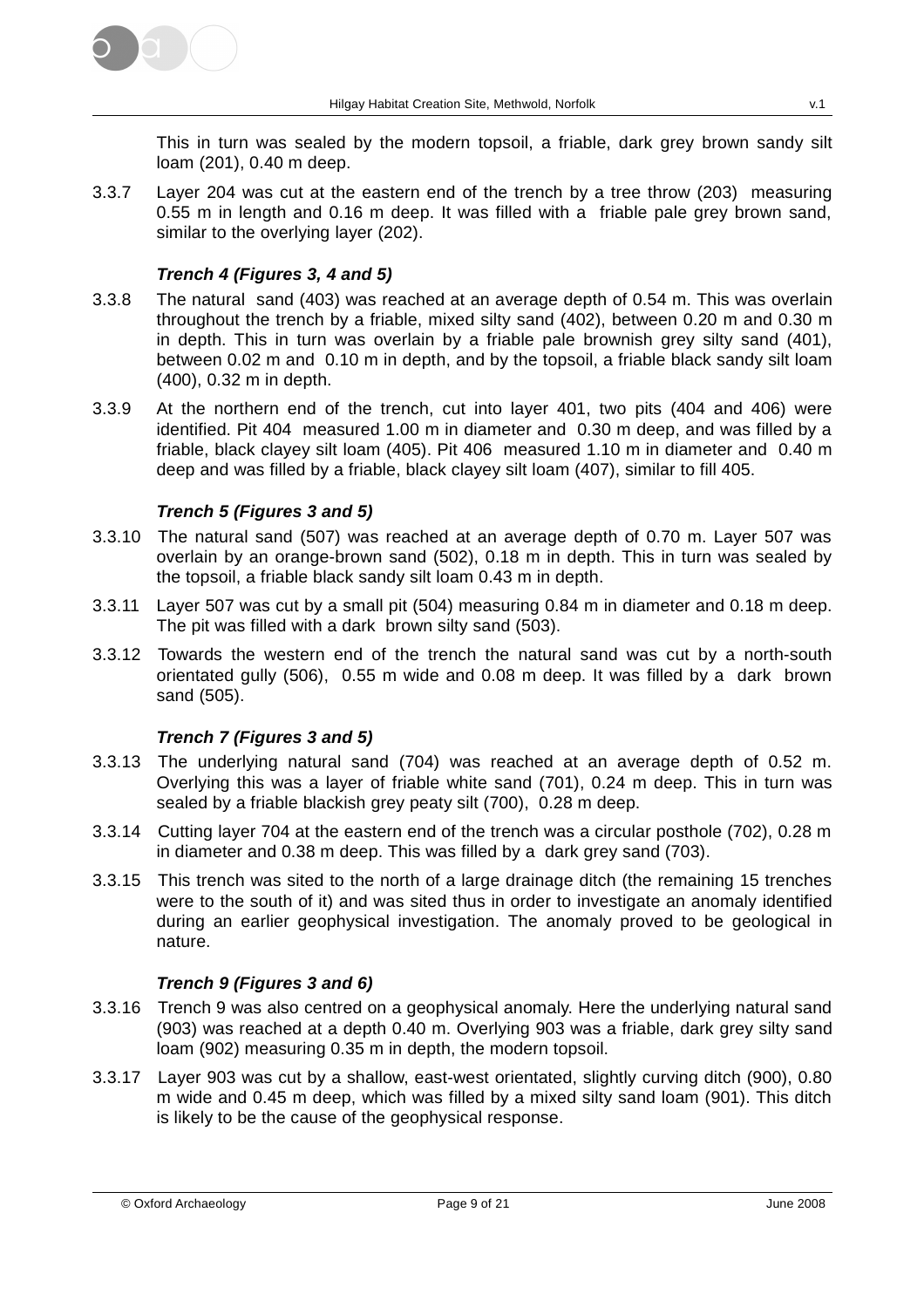

### **Trench 10 (Figures 3 and 6)**

- 3.3.18 Trench 10 was partially sited over a water filled hollow which had been previously identified as a possible marl pit. Here the underlying natural sand (1002) was reached at an average depth of 0.60 m. This was overlain throughout the trench by a pale grey, sand (1001) measuring between 0.02 m and 0.10 m in depth. Sealing this was a dark grey silty sand loam (1000) measuring 0.30 m in depth, the modern topsoil.
- 3.3.19 Towards the southern end of the trench, Layer 1001 was cut by an east-west orientated linear ditch (1003). This measured 1.32 m in width and 0.50 m in depth and was filled by a friable black peaty loam (1004).
- 3.3.20 Towards the north of the trench, two features (1005 and 1007) were identified cutting layer 1001. The first on the eastern side of the trench (1005) measures 1.00 m in width and 0.60 m in depth and was filled with a friable, black peaty loam (1006). the second (1007), on the western side of the trench, measures 0.80 m in width and 0.40 m in width and was also filled with a friable, black peaty loam (1008).

### **Trenches 13, 14, 15 and 16 (not illustrated)**

3.3.21 These trenches were all located over anomalies identified during the geophysical survey of the site (ASWYAS 2007). No archaeological features were encountered during the excavation of the trenches, indicating that the anomalies may have been geological in origin.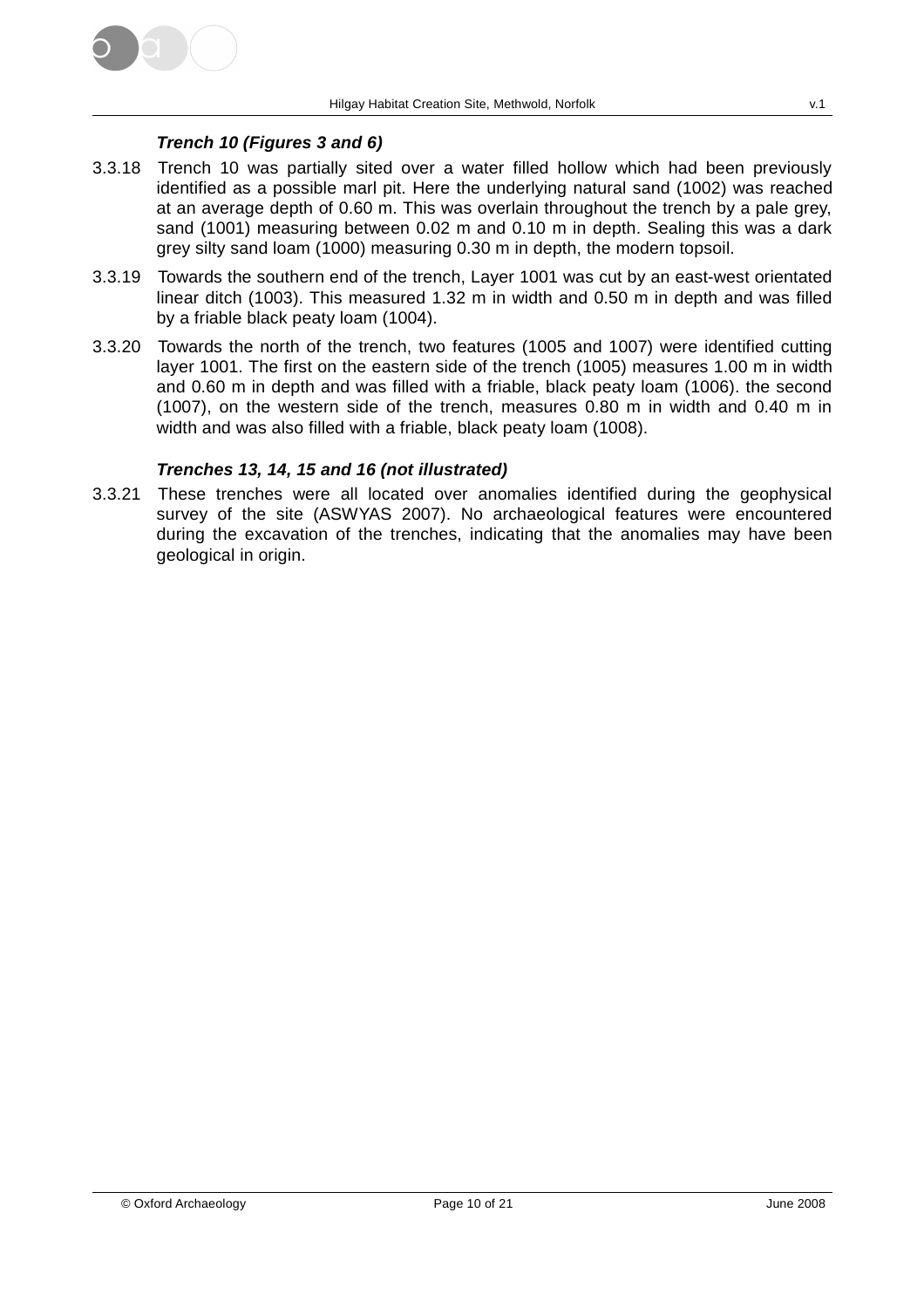

### 4 DISCUSSION

### **4.1 Reliability of field investigation**

- 4.1.1 During the evaluation conditions were generally good. All the trenches were excavated to below the impact level of the development and any archaeology sealed below the investigated deposits will not be affected by the development.
- 4.1.2 The results of the evaluation confirmed the generally low potential for archaeological deposits indicated by the previous geophysical survey of the site. Although six trenches targeted geophysical anomalies, only one, Trench 9, produced a corresponding feature, the remaining five anomalies were probably of geological origin.
- 4.1.3 The results obtained during this evaluation are felt to be representative of the site as a whole.

### **4.2 Interpretation**

- 4.2.1 Three main types of feature were identified in the impact area during the course of the excavation, a series of pits, a series of ditches and two post holes.
- 4.2.2 Ditches 105, 1003 and 1005 all display square shaped profiles and are orientated eastwest. The square profile is indicative of drainage and as all three are cut through the sandy subsoil and no cultural material was recovered, it is likely that these represent the remains of post-medieval drainage ditches dug for agricultural purposes. A postmedieval drainage mill exists to the north-west of the site and it is possible that these ditches lead fed into the ditch which was pumped by the mill.
- 4.2.3 Ditch 900 is located over a series of previously noted geophysical anomalies. It differs from the other ditches seen in the impact area as it has a 'U' shaped profile and appears to be curvilinear plan. It is located near to a group of three water-filled pits (NHER 24095) but is unlikely to represent one of the cuts leading from them as these are described as being straight.
- 4.2.4 Trench 10 was located over the northern edge of one of the previously described waterfilled pits. However, no evidence of the pit was seen within the trench.
- 4.2.5 The pits identified in the survey produced no dating evidence. They vary in size and profile but all were filled with a peaty soil which is likely to be derived from redeposited topsoil.
- 4.2.6 The postholes (103 and 702) although a long distance apart (at least 250 m) displayed a similar profile and contained similar grey sandy fills (104 and 703). Each was observed in isolation within their trench and cannot be assigned to any particular structure.
- 4.2.7 Although a number of potential anomalies were identified through geophysical survey, all but one of these (that in Trench 9) proved to be caused by underlying geological changes.

### **4.3 Significance**

4.3.1 Few archaeological features or finds were recorded during the evaluation and no finds were recovered from excavated features, indicating a general lack of past human activity, other than agricultural activity, on the site.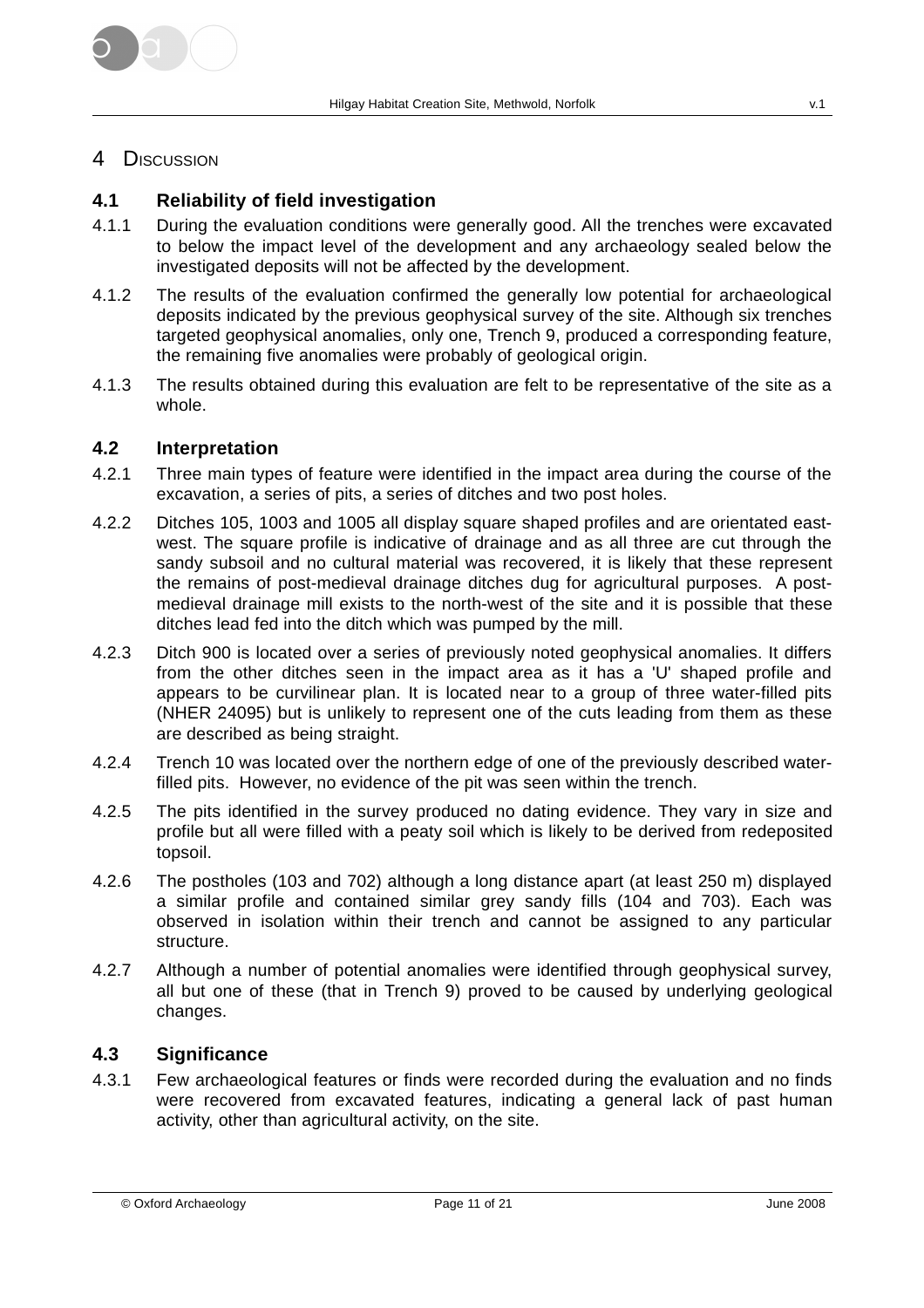

- 4.3.2 No evidence for prehistoric activity was located during the evaluation, although burnt flints and occasional struck flint flakes have previously been found at the site (see Section 1.3 above). While it is possible that further artefacts of prehistoric date may exist at the site, the potential for extensive and/or well-preserved in situ archaeological deposits of this date to be present within the site is low.
- 4.3.3 The investigation area sits on the edge of Methwold fen, the eastern edge of which between Methwold and Feltwell Anchor, is an area rich in Romano-British archaeology (Gurney, 1986:2). However. no evidence for Romano-British activity was found during the evaluation.
- 4.3.4 No evidence for activity between the Roman period and the post-medieval drainage of the fens was found during the evaluation, although this is not unexpected as the water levels rose in the post-Roman period enabling peat to continue to develop in the freshwater wetlands of the inland fens (Hall & Coles, 1994).
- 4.3.5 It is likely, then, that most of the features recorded relate to post-medieval drainage and agricultural use of the site.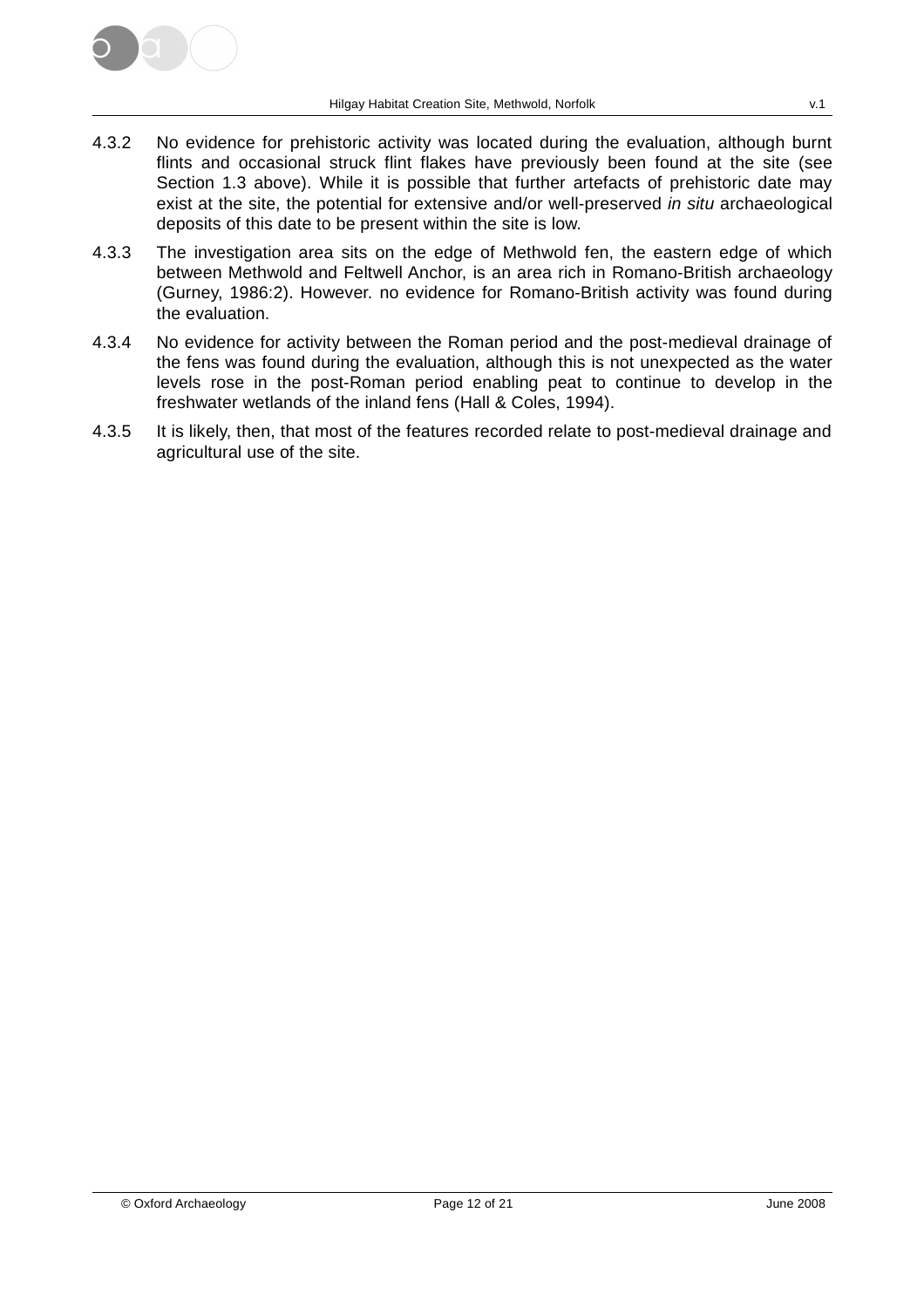# APPENDIX A. TRENCH DESCRIPTIONS AND CONTEXT INVENTORY

| Trench 1                   |       |                     |                     |                                                                   |            |       |  |  |  |
|----------------------------|-------|---------------------|---------------------|-------------------------------------------------------------------|------------|-------|--|--|--|
| <b>General description</b> |       |                     |                     | <b>Orientation</b>                                                | $N-S$      |       |  |  |  |
|                            |       |                     | Avg. depth (m)      | 0.50                                                              |            |       |  |  |  |
| trench.                    |       |                     |                     | One ditch, one posthole and one scoop were identified within this | Width (m)  | 1.80  |  |  |  |
|                            |       |                     |                     |                                                                   | Length (m) | 29.00 |  |  |  |
| <b>Contexts</b>            |       |                     |                     |                                                                   |            |       |  |  |  |
| context<br>no              | type  | <b>Width</b><br>(m) | <b>Depth</b><br>(m) | comment                                                           | finds      | date  |  |  |  |
| 100                        | Cut   | 1.20                | 0.35                | Cut of Scoop                                                      | ۰          | ۰     |  |  |  |
| 101                        | Void  | ۰                   | $\blacksquare$      | Unused                                                            | -          | ۰     |  |  |  |
| 102                        | Fill  | 1.20                | 0.35                | Fill of Scoop (100)                                               | -          | ۰     |  |  |  |
| 103                        | Cut   | 0.20                | 0.27                | Cut of Posthole                                                   | ۰          | ۰     |  |  |  |
| 104                        | Fill  | 0.20                | 0.27                | Fill of Posthole (103)                                            | -          | ۰     |  |  |  |
| 105                        | Cut   | 1.00                | 0.40                | Cut of Ditch                                                      | ۰          | -     |  |  |  |
| 106                        | Fill  | 1.00                | 0.40                | Fill of Ditch (105)                                               | ۰          | ۰     |  |  |  |
| 107                        | Layer | -                   | 0.40                | <b>Topsoil</b>                                                    | ۰          | ٠     |  |  |  |
| 108                        | Layer | -                   | 0.06                | Subsoil                                                           | ۰          | ٠     |  |  |  |
| 109                        | Layer | ٠                   | 0.25                | Subsoil                                                           | ۰          |       |  |  |  |
| 110                        | Layer | ۰                   | ٠                   | Natural                                                           | ۰          |       |  |  |  |

| <b>Trench 2</b>                                         |                                                      |                     |                     |                          |                |      |  |  |  |
|---------------------------------------------------------|------------------------------------------------------|---------------------|---------------------|--------------------------|----------------|------|--|--|--|
| E-W<br><b>General description</b><br><b>Orientation</b> |                                                      |                     |                     |                          |                |      |  |  |  |
|                                                         |                                                      |                     |                     |                          | Avg. depth (m) | 0.77 |  |  |  |
| A single tree bowl was identified within this trench.   |                                                      |                     |                     |                          | Width (m)      | 1.80 |  |  |  |
|                                                         |                                                      |                     | Length (m)          | 28.95                    |                |      |  |  |  |
| <b>Contexts</b>                                         |                                                      |                     |                     |                          |                |      |  |  |  |
| context<br>no                                           | type                                                 | <b>Width</b><br>(m) | <b>Depth</b><br>(m) | comment                  | finds          | date |  |  |  |
| 201                                                     | Layer                                                |                     | 0.40                | <b>Topsoil</b>           |                |      |  |  |  |
| 202                                                     | 0.33<br>Subsoil<br>Layer<br>٠<br>۰<br>$\blacksquare$ |                     |                     |                          |                |      |  |  |  |
| 203                                                     | Cut                                                  | 0.55                | 0.16                | <b>Cut of Tree Throw</b> |                |      |  |  |  |
| 204<br>Natural<br>Layer<br>٠.<br>۰<br>۰                 |                                                      |                     |                     |                          |                |      |  |  |  |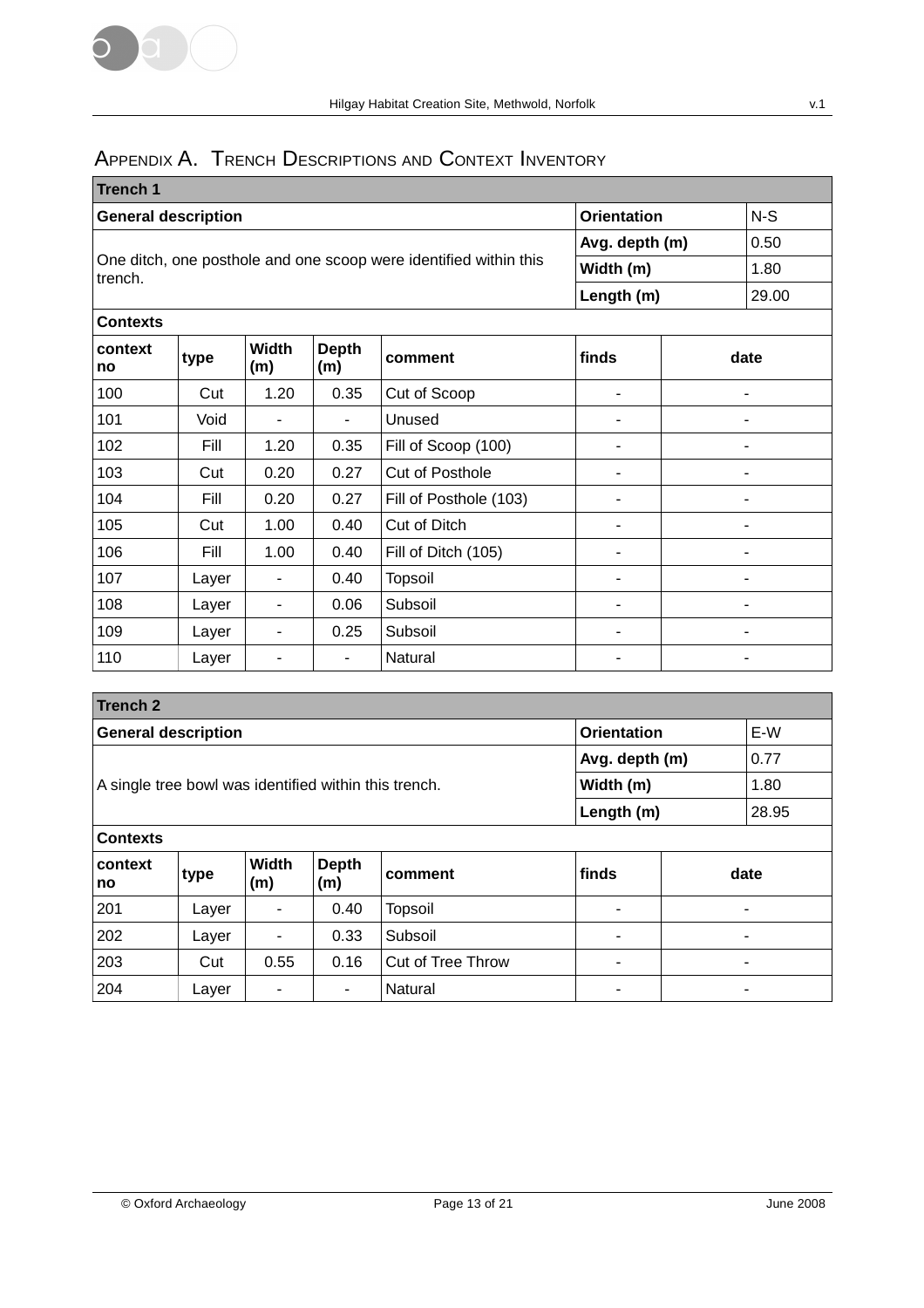

| <b>Trench 3</b>                                         |                                    |                     |                |                                                               |            |       |  |  |
|---------------------------------------------------------|------------------------------------|---------------------|----------------|---------------------------------------------------------------|------------|-------|--|--|
| <b>General description</b><br><b>Orientation</b><br>E-W |                                    |                     |                |                                                               |            |       |  |  |
|                                                         |                                    |                     | Avg. depth (m) | 0.95                                                          |            |       |  |  |
| deposits overlying a natural of sand.                   |                                    |                     |                | Trench devoid of archaeology. Consists of soil and geological | Width (m)  | 1.60  |  |  |
|                                                         |                                    |                     |                |                                                               | Length (m) | 29.00 |  |  |
| <b>Contexts</b>                                         |                                    |                     |                |                                                               |            |       |  |  |
| context<br>no                                           | type                               | <b>Width</b><br>(m) | Depth<br>(m)   | comment                                                       | finds      | date  |  |  |
| 301                                                     | Layer                              | ٠                   | 0.40           | <b>Topsoil</b>                                                | ۰          |       |  |  |
| 302                                                     | Layer                              | ٠                   | 0.20           | Subsoil                                                       |            |       |  |  |
| 303                                                     | 0.07<br>Peat Deposit<br>Layer<br>٠ |                     |                |                                                               |            |       |  |  |
| 304                                                     | Layer                              |                     | 0.29           | Deposit                                                       |            |       |  |  |
| 305                                                     | Layer                              |                     | ۰              | Natural                                                       |            |       |  |  |

| <b>Trench 4</b> |                                                           |                     |                                                                  |                   |                |       |  |  |  |  |
|-----------------|-----------------------------------------------------------|---------------------|------------------------------------------------------------------|-------------------|----------------|-------|--|--|--|--|
|                 | $N-S$<br><b>Orientation</b><br><b>General description</b> |                     |                                                                  |                   |                |       |  |  |  |  |
|                 |                                                           |                     | Avg. depth (m)                                                   | 0.54              |                |       |  |  |  |  |
|                 |                                                           |                     | Two pits and a modern land drain were identified in this trench. | Width (m)         | 1.80           |       |  |  |  |  |
|                 |                                                           |                     |                                                                  |                   | Length (m)     | 28.00 |  |  |  |  |
| <b>Contexts</b> |                                                           |                     |                                                                  |                   |                |       |  |  |  |  |
| context<br>no   | type                                                      | <b>Width</b><br>(m) | <b>Depth</b><br>(m)                                              | comment           | finds          | date  |  |  |  |  |
| 400             | Layer                                                     | ٠                   | 0.40                                                             | <b>Topsoil</b>    | $\overline{a}$ | ٠     |  |  |  |  |
| 401             | Layer                                                     | ۰                   | 0.05                                                             | Subsoil           |                |       |  |  |  |  |
| 402             | Layer                                                     |                     | 0.15                                                             | Subsoil           |                |       |  |  |  |  |
| 403             | Layer                                                     | $\blacksquare$      |                                                                  | Natural           |                |       |  |  |  |  |
| 404             | Cut                                                       | 1.00                | 0.30                                                             | Cut of Pit        | ۰              | ۰     |  |  |  |  |
| 405             | Fill                                                      | 1.00                | 0.30                                                             | Fill of Pit (404) | ۰              |       |  |  |  |  |
| 406             | Cut                                                       | 1.10                | Cut of Pit                                                       |                   |                |       |  |  |  |  |
| 407             | Fill                                                      | 1.10                | 0.40                                                             | Fill of Pit (406) | ۰              | ۰     |  |  |  |  |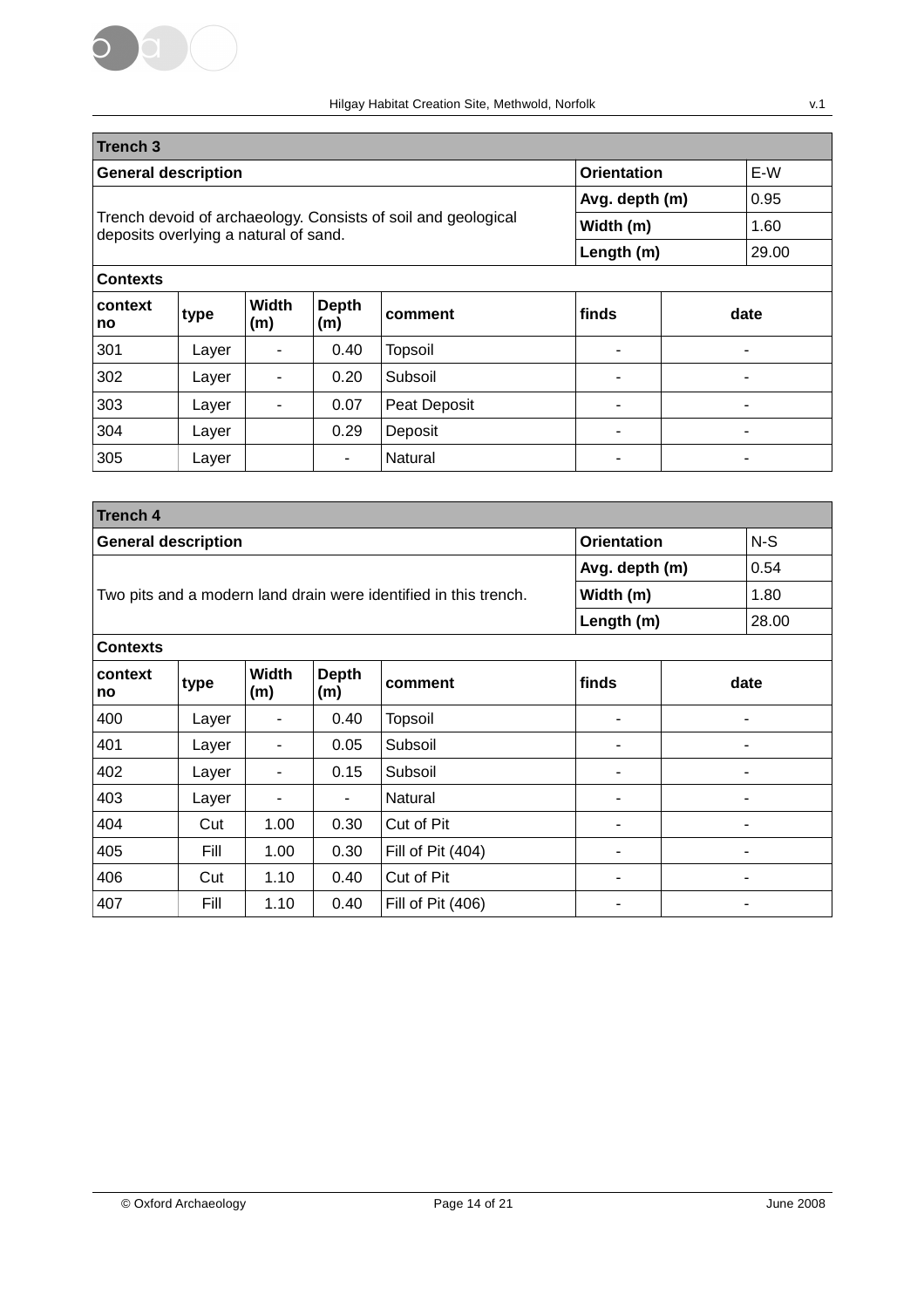

| <b>Trench 5</b>                                       |       |                     |                     |                     |                |      |       |  |
|-------------------------------------------------------|-------|---------------------|---------------------|---------------------|----------------|------|-------|--|
| <b>General description</b>                            |       |                     | <b>Orientation</b>  |                     | E-W            |      |       |  |
|                                                       |       |                     | Avg. depth (m)      |                     | 0.70           |      |       |  |
| One pit and one gully were identified in this trench. |       |                     |                     |                     | Width (m)      |      | 1.76  |  |
|                                                       |       |                     |                     |                     | Length (m)     |      | 29.40 |  |
| <b>Contexts</b>                                       |       |                     |                     |                     |                |      |       |  |
| context<br>no                                         | type  | <b>Width</b><br>(m) | <b>Depth</b><br>(m) | comment             | finds          | date |       |  |
| 501                                                   | Layer | ٠                   | 0.43                | Topsoil             |                | ٠    |       |  |
| 502                                                   | Layer | ۰                   | 0.18                | Subsoil             |                | ۰    |       |  |
| 503                                                   | Fill  | 0.83                | 0.18                | Fill of Pit (504)   |                | ٠    |       |  |
| 504                                                   | Cut   | 0.83                | 0.18                | Cut of Pit          | $\blacksquare$ | ۰    |       |  |
| 505                                                   | Fill  | 0.55                | 0.08                | Fill of Gully (506) |                |      |       |  |
| 506                                                   | Cut   | 0.55                | 0.08                | Cut of Gully        |                |      |       |  |
| 507                                                   | Layer | ۰                   |                     | Natural             |                |      |       |  |

| <b>Trench 6</b>                                         |                                       |              |                                                                      |           |            |      |       |  |  |  |
|---------------------------------------------------------|---------------------------------------|--------------|----------------------------------------------------------------------|-----------|------------|------|-------|--|--|--|
| E-W<br><b>Orientation</b><br><b>General description</b> |                                       |              |                                                                      |           |            |      |       |  |  |  |
|                                                         |                                       |              | Avg. depth (m)                                                       |           | 0.54       |      |       |  |  |  |
| a natural of sand.                                      |                                       |              | Trench devoid of archaeology. Consists of soil and subsoil overlying | Width (m) |            | 1.65 |       |  |  |  |
|                                                         |                                       |              |                                                                      |           | Length (m) |      | 27.50 |  |  |  |
| <b>Contexts</b>                                         |                                       |              |                                                                      |           |            |      |       |  |  |  |
| context<br>no                                           | type                                  | Width<br>(m) | Depth<br>(m)                                                         | comment   | finds      |      | date  |  |  |  |
| 600                                                     | 0.30<br><b>Topsoil</b><br>Layer<br>۰  |              |                                                                      |           |            |      |       |  |  |  |
| 601                                                     | Layer                                 |              | ۰                                                                    |           | ٠          |      |       |  |  |  |
| 602                                                     | Natural<br>Layer<br>۰.<br>۰<br>٠<br>۰ |              |                                                                      |           |            |      |       |  |  |  |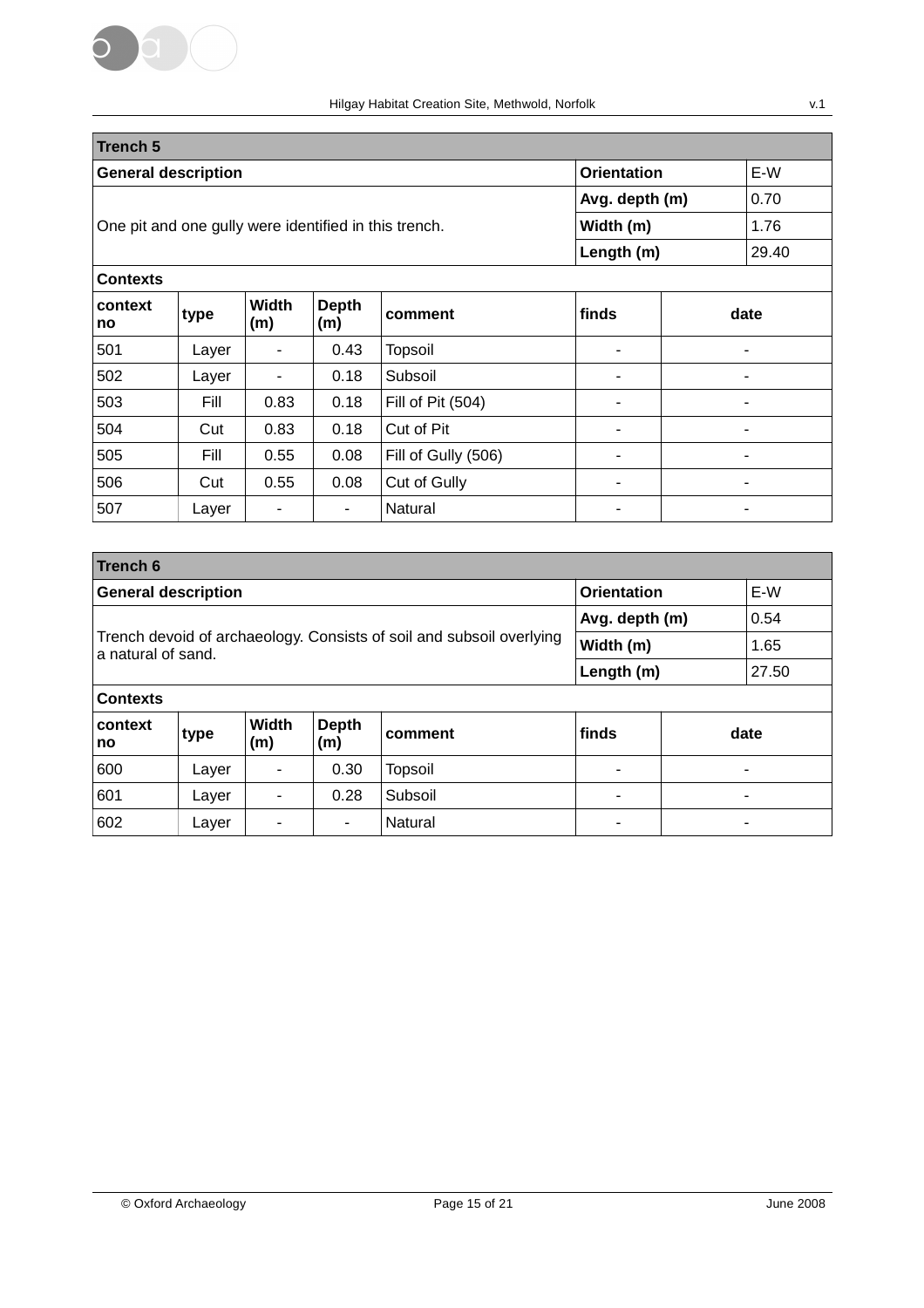

| <b>Trench 7</b>                                         |       |              |                |                                                                                                                                            |            |  |       |  |  |
|---------------------------------------------------------|-------|--------------|----------------|--------------------------------------------------------------------------------------------------------------------------------------------|------------|--|-------|--|--|
| <b>General description</b><br><b>Orientation</b><br>E-W |       |              |                |                                                                                                                                            |            |  |       |  |  |
|                                                         |       |              | Avg. depth (m) |                                                                                                                                            | 0.52       |  |       |  |  |
|                                                         |       |              |                | A single posthole was identified at the eastern end of the trench. The<br>geophysical anomaly the trench targeted proved to be geological. | Width (m)  |  | 1.55  |  |  |
|                                                         |       |              |                |                                                                                                                                            | Length (m) |  | 27.50 |  |  |
| <b>Contexts</b>                                         |       |              |                |                                                                                                                                            |            |  |       |  |  |
| context<br>no                                           | type  | Width<br>(m) | Depth<br>(m)   | comment                                                                                                                                    | finds      |  | date  |  |  |
| 700                                                     | Layer |              | 0.28           | Topsoil                                                                                                                                    |            |  |       |  |  |
| 701                                                     | Layer | ۰            | 0.24           | Subsoil                                                                                                                                    |            |  |       |  |  |
| 702                                                     | Cut   | 0.28         | 0.38           | Cut of Posthole                                                                                                                            | ۰          |  |       |  |  |
| 703                                                     | Fill  | 0.28         | 0.38           | Fill of Posthole (702)                                                                                                                     | ۰          |  |       |  |  |
| 704                                                     | Layer |              |                | Natural                                                                                                                                    |            |  |       |  |  |

| <b>Trench 8</b>                                                      |       |                |                        |         |            |  |       |  |  |
|----------------------------------------------------------------------|-------|----------------|------------------------|---------|------------|--|-------|--|--|
| E-W<br><b>Orientation</b><br><b>General description</b>              |       |                |                        |         |            |  |       |  |  |
| Trench devoid of archaeology. Consists of soil and subsoil overlying |       |                | Avg. depth (m)<br>0.37 |         |            |  |       |  |  |
| a natural of sand.                                                   |       |                |                        |         | Width (m)  |  | 1.80  |  |  |
|                                                                      |       |                |                        |         | Length (m) |  | 28.00 |  |  |
| <b>Contexts</b>                                                      |       |                |                        |         |            |  |       |  |  |
| context<br>no                                                        | type  | Width<br>(m)   | <b>Depth</b><br>(m)    | comment | finds      |  | date  |  |  |
| 800                                                                  | Layer | ۰              | 0.35                   | Topsoil |            |  |       |  |  |
| 801                                                                  | Layer | $\blacksquare$ |                        |         |            |  |       |  |  |
| 802                                                                  | Layer | ۰              | ۰                      | Natural |            |  |       |  |  |

| <b>Trench 9</b>                                         |       |                     |                     |                                                                      |                |      |       |  |  |
|---------------------------------------------------------|-------|---------------------|---------------------|----------------------------------------------------------------------|----------------|------|-------|--|--|
| E-W<br><b>General description</b><br><b>Orientation</b> |       |                     |                     |                                                                      |                |      |       |  |  |
|                                                         |       |                     |                     | Avg. depth (m)                                                       |                | 0.40 |       |  |  |
|                                                         |       |                     |                     | Trench contained a single ditch cut through a natural of silty sand. | Width (m)      |      | 1.8   |  |  |
|                                                         |       |                     |                     |                                                                      | Length (m)     |      | 28.00 |  |  |
| <b>Contexts</b>                                         |       |                     |                     |                                                                      |                |      |       |  |  |
| context<br>no                                           | type  | <b>Width</b><br>(m) | Depth<br>(m)        | comment                                                              | finds          |      | date  |  |  |
| 900                                                     | Cut   | 0.80                | 0.45                | Cut of Ditch                                                         | $\blacksquare$ |      | ۰     |  |  |
| 901                                                     | Fill  | 0.80                | Fill of Ditch (900) |                                                                      |                |      |       |  |  |
| 902                                                     | Layer |                     | 0.35                | <b>Topsoil</b>                                                       | $\blacksquare$ |      | ۰     |  |  |
| 903                                                     | Layer | -                   | Natural             |                                                                      |                |      |       |  |  |

© Oxford Archaeology Page 16 of 21 June 2008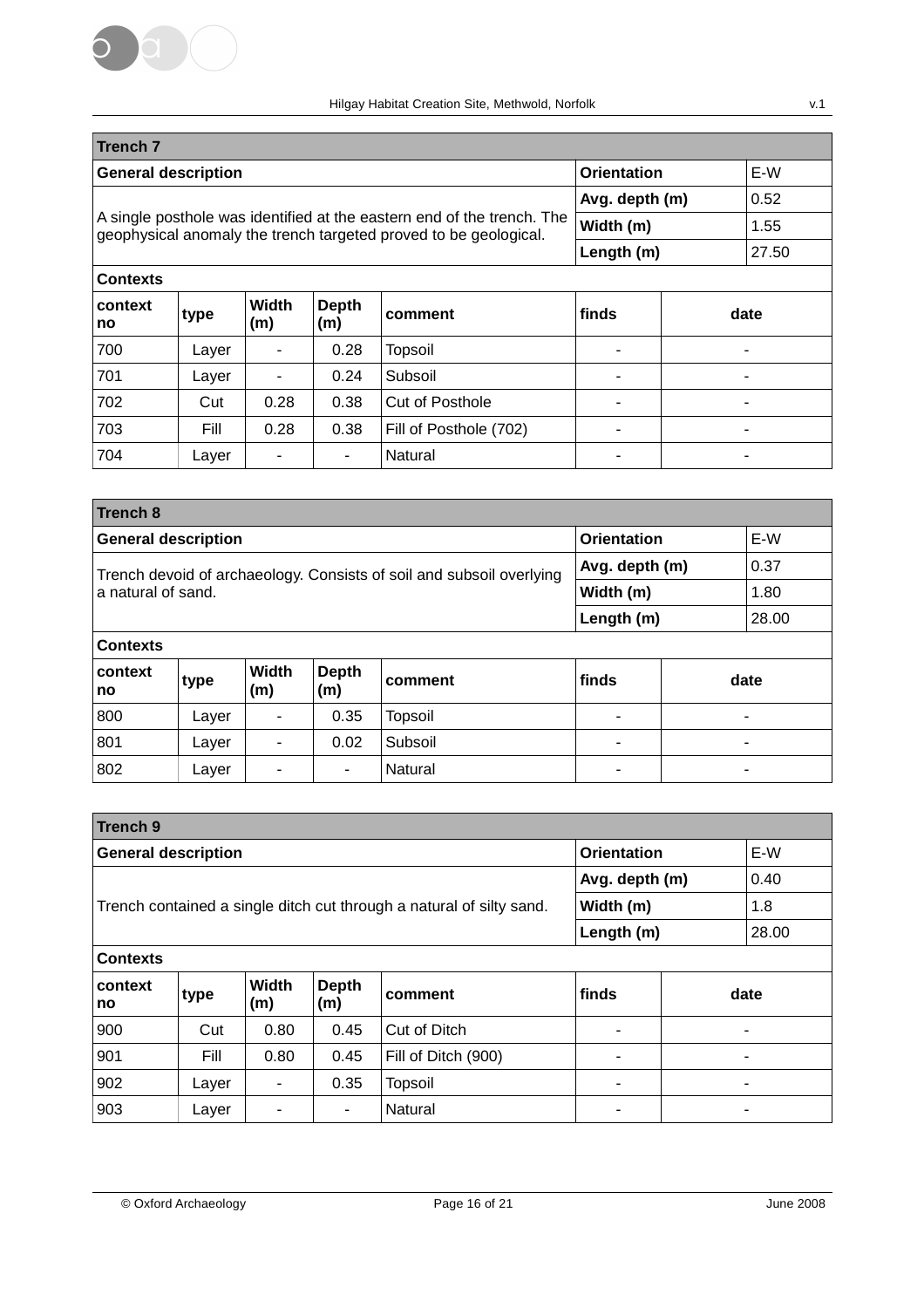

| <b>Trench 10</b>                                 |       |                     |                     |                      |                |       |  |  |  |
|--------------------------------------------------|-------|---------------------|---------------------|----------------------|----------------|-------|--|--|--|
| <b>General description</b><br><b>Orientation</b> |       |                     |                     |                      |                |       |  |  |  |
|                                                  |       |                     | Avg. depth (m)      | 0.44                 |                |       |  |  |  |
| Trench contained three ditches.                  |       |                     |                     |                      | Width (m)      | 2.10  |  |  |  |
|                                                  |       |                     |                     |                      | Length (m)     | 28.00 |  |  |  |
| <b>Contexts</b>                                  |       |                     |                     |                      |                |       |  |  |  |
| context<br>no                                    | type  | <b>Width</b><br>(m) | <b>Depth</b><br>(m) | comment              | finds          | date  |  |  |  |
| 1000                                             | Layer | ۰                   | 0.30                | Topsoil              | $\blacksquare$ |       |  |  |  |
| 1001                                             | Layer | ۰                   | 0.07                | Subsoil              | $\blacksquare$ |       |  |  |  |
| 1002                                             | Layer |                     |                     | Natural              |                |       |  |  |  |
| 1003                                             | Cut   | 1.32                | 0.50                | Cut of Ditch         | -              | -     |  |  |  |
| 1004                                             | Fill  | 1.32                | 0.50                | Fill of Ditch (1003) |                |       |  |  |  |
| 1005                                             | Cut   | 1.00                | 0.60                | Cut of Ditch         | -              | -     |  |  |  |
| 1006                                             | Fill  | 1.00                | 0.60                | Fill of Ditch (1005) | $\blacksquare$ | ۰     |  |  |  |
| 1007                                             | Cut   | 0.80                | 0.40                | Cut of Ditch         | $\blacksquare$ | ۳     |  |  |  |
| 1008                                             | Fill  | 0.80                | 0.40                | Fill of Ditch (1007) |                |       |  |  |  |

| Trench 11       |                                                                                              |                     |                     |                |                |       |   |
|-----------------|----------------------------------------------------------------------------------------------|---------------------|---------------------|----------------|----------------|-------|---|
|                 | <b>General description</b>                                                                   |                     | <b>Orientation</b>  |                | $N-S$          |       |   |
|                 |                                                                                              |                     | Avg. depth (m)      |                | 0.44           |       |   |
|                 | Trench devoid of archaeology. Consists of a soil and subsoil<br>overlying a natural of sand. |                     | Width (m)           |                | 2.10           |       |   |
|                 |                                                                                              |                     |                     | Length (m)     |                | 37.70 |   |
| <b>Contexts</b> |                                                                                              |                     |                     |                |                |       |   |
| context<br>no   | type                                                                                         | <b>Width</b><br>(m) | <b>Depth</b><br>(m) | comment        | finds          | date  |   |
| 1100            | Layer                                                                                        | ٠                   | 0.45                | <b>Topsoil</b> |                | ۰     |   |
| 1101            | Layer                                                                                        | $\blacksquare$      | 0.02                | Subsoil        | $\blacksquare$ |       | ۰ |
| 1102            | Laver                                                                                        | ۰                   | ٠                   | Natural        |                |       |   |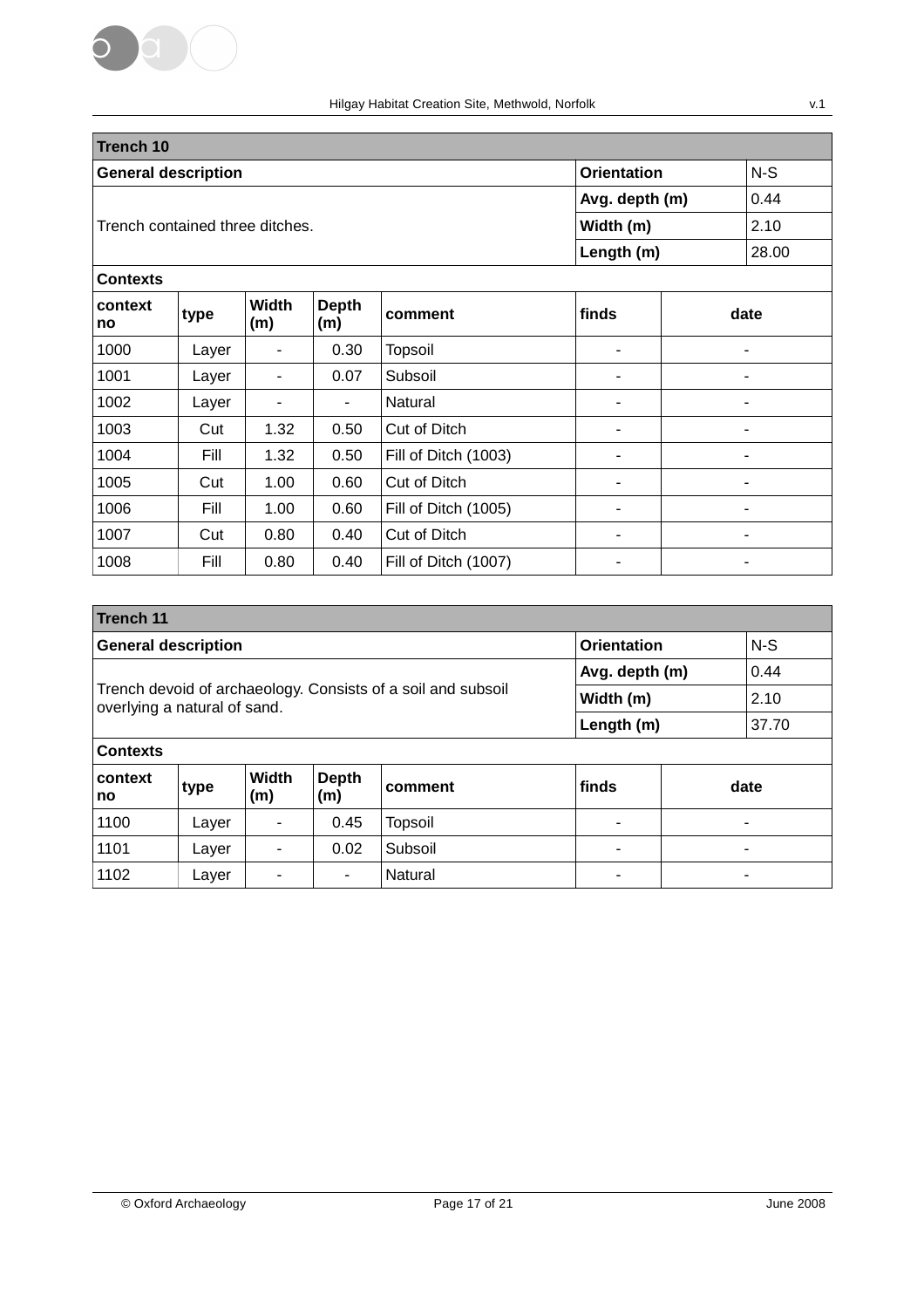

| Trench 12                                                                                                        |       |                     |                     |                        |                |      |   |
|------------------------------------------------------------------------------------------------------------------|-------|---------------------|---------------------|------------------------|----------------|------|---|
| <b>General description</b>                                                                                       |       |                     |                     | <b>Orientation</b>     |                |      |   |
|                                                                                                                  |       |                     |                     | Avg. depth (m)<br>0.78 |                |      |   |
| Trench devoid of archaeology. Consists of a series of geological<br>deposits overlying a natural of clayey sand. |       |                     | Width (m)           |                        | 1.80           |      |   |
|                                                                                                                  |       |                     |                     | Length (m)<br>28.00    |                |      |   |
| <b>Contexts</b>                                                                                                  |       |                     |                     |                        |                |      |   |
| context<br>no                                                                                                    | type  | <b>Width</b><br>(m) | <b>Depth</b><br>(m) | comment                | finds          | date |   |
| 1200                                                                                                             | Layer |                     | 0.40                | Topsoil                |                |      |   |
| 1201                                                                                                             | Layer | ۰                   | 0.10                | Peaty Loam             | ۰              |      | ۰ |
| 1202                                                                                                             | Layer | -                   | 0.10                | Silty Clay             |                |      |   |
| 1203                                                                                                             | Layer | -                   | 0.05                | Sand                   |                |      |   |
| 1204                                                                                                             | Layer | $\blacksquare$      | 0.05                | Sand                   | $\blacksquare$ |      |   |
| 1205                                                                                                             | Layer | $\blacksquare$      | ۰.                  | <b>Clayey Sand</b>     |                |      |   |

| <b>Trench 13</b>                                                                           |       |                     |                    |                |                |      |  |
|--------------------------------------------------------------------------------------------|-------|---------------------|--------------------|----------------|----------------|------|--|
| <b>General description</b>                                                                 |       |                     | <b>Orientation</b> | $N-S$          |                |      |  |
|                                                                                            |       |                     | Avg. depth (m)     | 0.78           |                |      |  |
| Trench devoid of archaeology. Consists of soil and subsoil overlying<br>a natural of sand. |       |                     | Width (m)          | 1.80           |                |      |  |
|                                                                                            |       |                     | Length (m)         | 28.20          |                |      |  |
| <b>Contexts</b>                                                                            |       |                     |                    |                |                |      |  |
| context<br>no                                                                              | type  | <b>Width</b><br>(m) | Depth<br>(m)       | comment        | finds          | date |  |
| 1301                                                                                       | Layer |                     | 0.37               | <b>Topsoil</b> |                |      |  |
| 1302                                                                                       | Layer |                     | 0.20               | Peat           |                |      |  |
| 1303                                                                                       | Layer | ۰                   | 0.15               | Sand           | $\blacksquare$ |      |  |
| 1304                                                                                       | Layer |                     | ۰.                 | Natural        |                |      |  |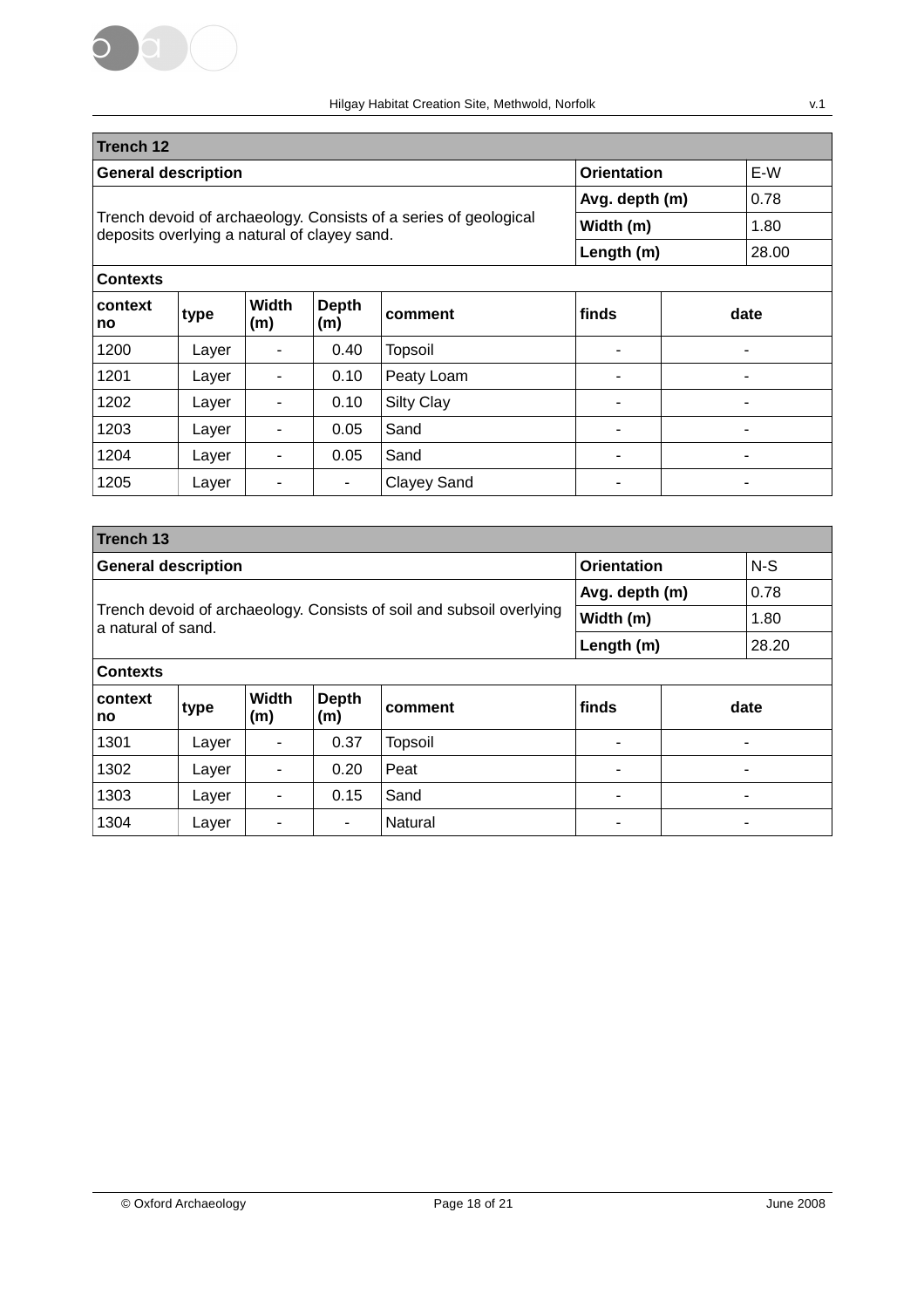

| <b>Trench 14</b>                                                                           |       |                          |                     |                |       |      |  |
|--------------------------------------------------------------------------------------------|-------|--------------------------|---------------------|----------------|-------|------|--|
| <b>General description</b>                                                                 |       |                          | <b>Orientation</b>  | E-W            |       |      |  |
|                                                                                            |       |                          | Avg. depth (m)      | 0.50           |       |      |  |
| Trench devoid of archaeology. Consists of soil and subsoil overlying<br>a natural of sand. |       |                          | Width (m)           | 1.60           |       |      |  |
|                                                                                            |       |                          | Length (m)          | 25.00          |       |      |  |
| <b>Contexts</b>                                                                            |       |                          |                     |                |       |      |  |
| context<br>no                                                                              | type  | <b>Width</b><br>(m)      | <b>Depth</b><br>(m) | comment        | finds | date |  |
| 1400                                                                                       | Layer | $\overline{\phantom{a}}$ | 0.35                | <b>Topsoil</b> |       | -    |  |
| 1401                                                                                       | Layer | ٠                        | 0.20                | Subsoil        | ۰     | ۰    |  |
| 1402                                                                                       | Layer | ۰                        | 0.20                | Sand           |       |      |  |
| 1403                                                                                       | Layer | ۰                        | ۰                   | Natural        |       |      |  |

| Trench 15                                                                                  |       |                     |                             |                |       |      |  |
|--------------------------------------------------------------------------------------------|-------|---------------------|-----------------------------|----------------|-------|------|--|
| <b>General description</b>                                                                 |       |                     | <b>Orientation</b>          |                | SE-NW |      |  |
|                                                                                            |       |                     | Avg. depth (m)<br>Width (m) |                | 0.81  |      |  |
| Trench devoid of archaeology. Consists of soil and subsoil overlying<br>a natural of sand. |       |                     |                             |                | 1.75  |      |  |
|                                                                                            |       |                     | Length (m)                  |                | 26.30 |      |  |
| <b>Contexts</b>                                                                            |       |                     |                             |                |       |      |  |
| context<br>no                                                                              | type  | <b>Width</b><br>(m) | <b>Depth</b><br>(m)         | comment        | finds | date |  |
| 1501                                                                                       | Layer |                     | 0.65                        | <b>Topsoil</b> |       |      |  |
| 1502                                                                                       | Layer |                     | 0.26                        | Subsoil        |       |      |  |
| 1503                                                                                       | Layer |                     | ۰                           | Natural        |       |      |  |

| <b>Trench 16</b>                                                                           |       |                          |                    |                     |                |       |  |
|--------------------------------------------------------------------------------------------|-------|--------------------------|--------------------|---------------------|----------------|-------|--|
| <b>General description</b>                                                                 |       |                          | <b>Orientation</b> |                     | SE-NW          |       |  |
|                                                                                            |       |                          | Avg. depth (m)     |                     | 0.90           |       |  |
| Trench devoid of archaeology. Consists of soil and subsoil overlying<br>a natural of clay. |       |                          | Width (m)          |                     | 1.60           |       |  |
|                                                                                            |       |                          |                    | Length (m)          |                | 25.00 |  |
| <b>Contexts</b>                                                                            |       |                          |                    |                     |                |       |  |
| context<br>no                                                                              | type  | <b>Width</b><br>(m)      | Depth<br>(m)       | comment             | finds          | date  |  |
| 1600                                                                                       | Layer | $\overline{\phantom{a}}$ | 0.25               | <b>Topsoil</b>      | $\blacksquare$ | ۰     |  |
| 1601                                                                                       | Layer |                          | 0.40               | <b>Peat Subsoil</b> |                |       |  |
| 1602                                                                                       | Layer | ٠                        | 0.25               | Clay Subsoil        | ۰              |       |  |
| 1603                                                                                       | Layer |                          | ٠                  | Natural             |                | ۰     |  |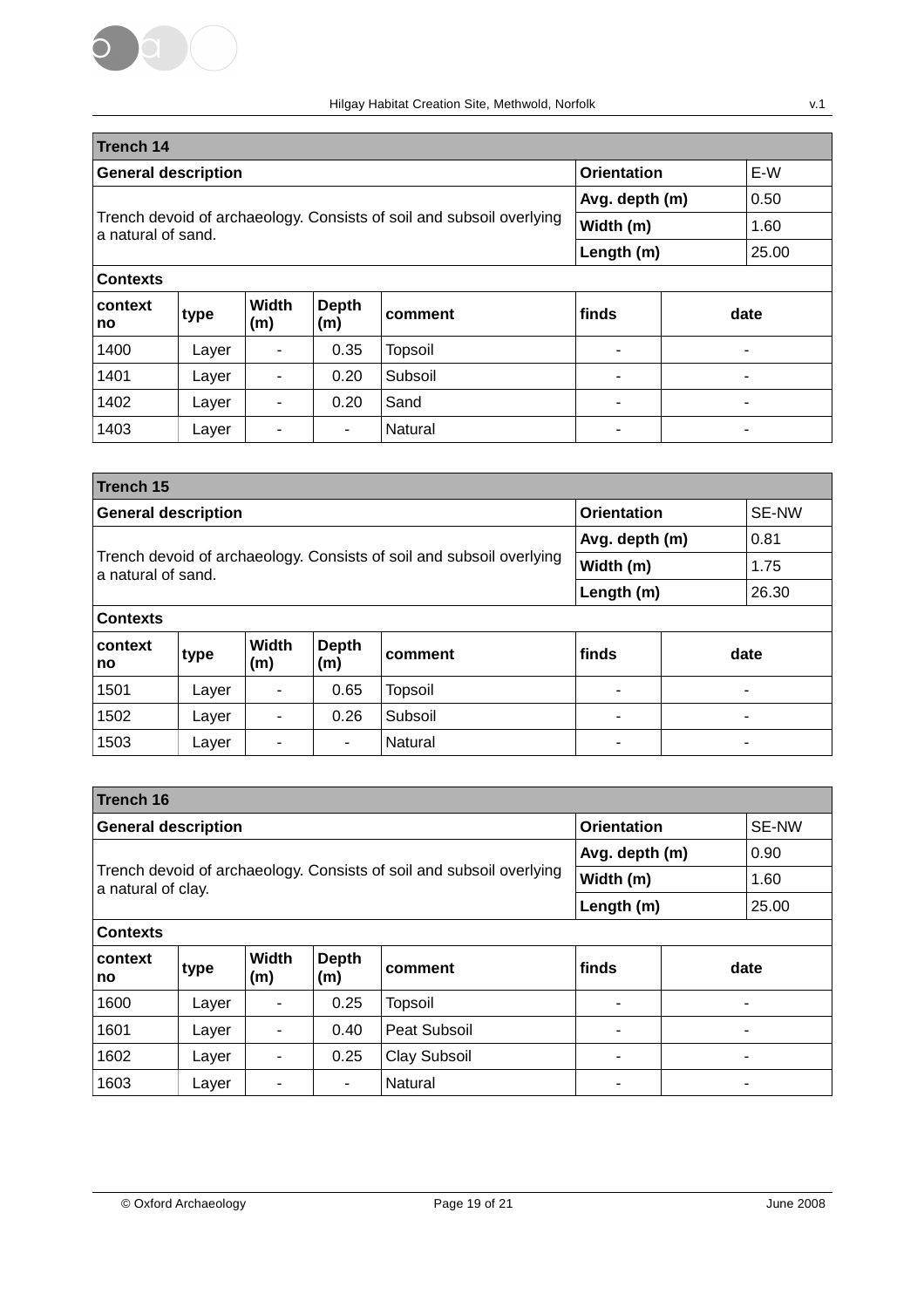

### APPENDIX B. BIBLIOGRAPHY AND REFERENCES

ASWYAS, 2007, Land at Hilgay, near Downham Market, Norfolk: Geophysical Survey

English Heritage, 1991, Management of Archaeological Projects.

Gurney, D. 1986, Settlement Religion and Industry on the Fen-edge; Three Romano-British Sites in Norfolk. Norfolk: Norfolk Archaeological Unit

Hall, H. & Coles, J. 1994, Fenland Survey. An essay in landscape and persistence. Archaeological Report 1. London: English Heritage

Oxford Archaeology, 1992, Fieldwork Manual, (Ed. D Wilkinson, first edition, August 1992)

Oxford Archaeology, 2000, OA Environmental Sampling Guidelines and Instruction, Manual.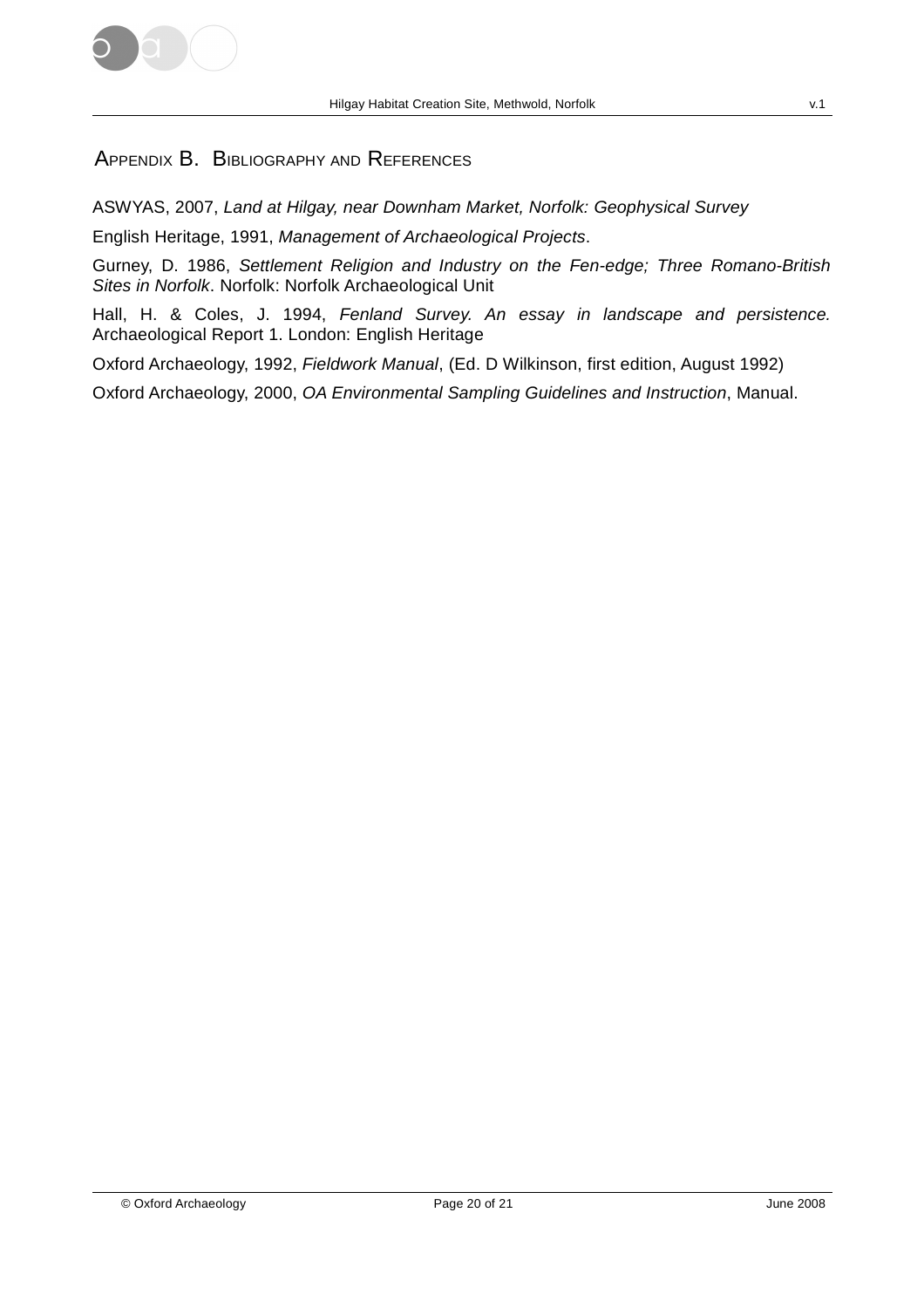

# APPENDIX C. SUMMARY OF SITE DETAILS

| Site name:             | <b>Hilgay Habitat Creation Scheme</b> |
|------------------------|---------------------------------------|
| Site code:             | 50262                                 |
| <b>Grid reference:</b> | NGR TL 645 975                        |
| Type:                  | Evaluation                            |
| Date and duration:     | 19th to 22 <sup>nd</sup> May 2008     |
| Area of site:          | 70ha                                  |

**Summary of results:** Sixteen trenches were excavated revealing six ditches, four pits, two postholes and one tree throw. It is likely that most of the features recorded relate to postmedieval drainage and agricultural use of the site.

**Location of archive:** The archive is currently held at OA, Janus House, Osney Mead, Oxford, OX2 0ES, and will be deposited with the Norfolk County Museums Service in due course, under the following accession number: 50262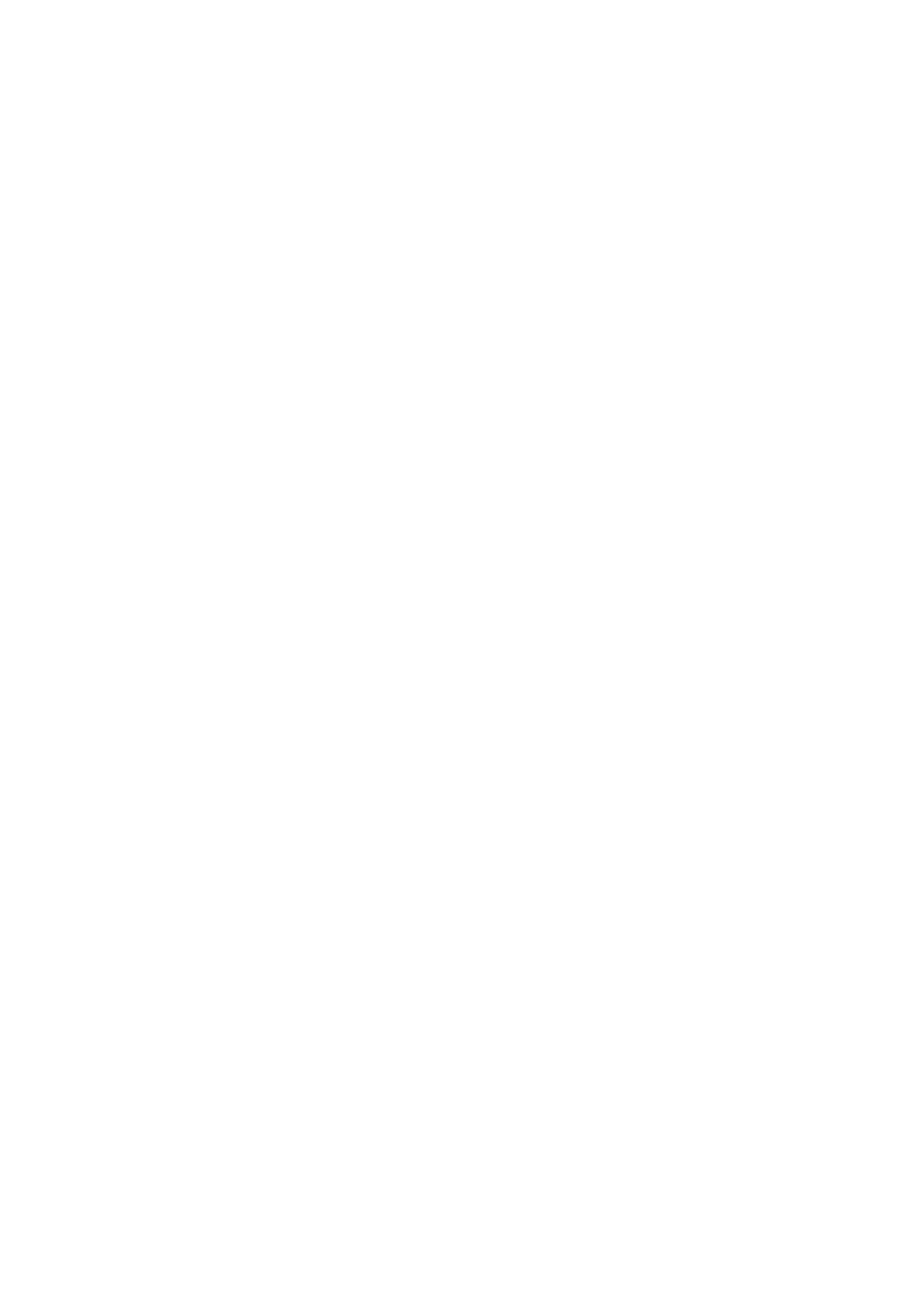

495000 Reproduced from the Landranger 1:50,000 scale by permission of the Ordnance<br>Survey on behalf of The Controller of Her Majesty's Stationery Office<br>© Crown Copyright 1992. All rights reserved. Licence No. AL 100005569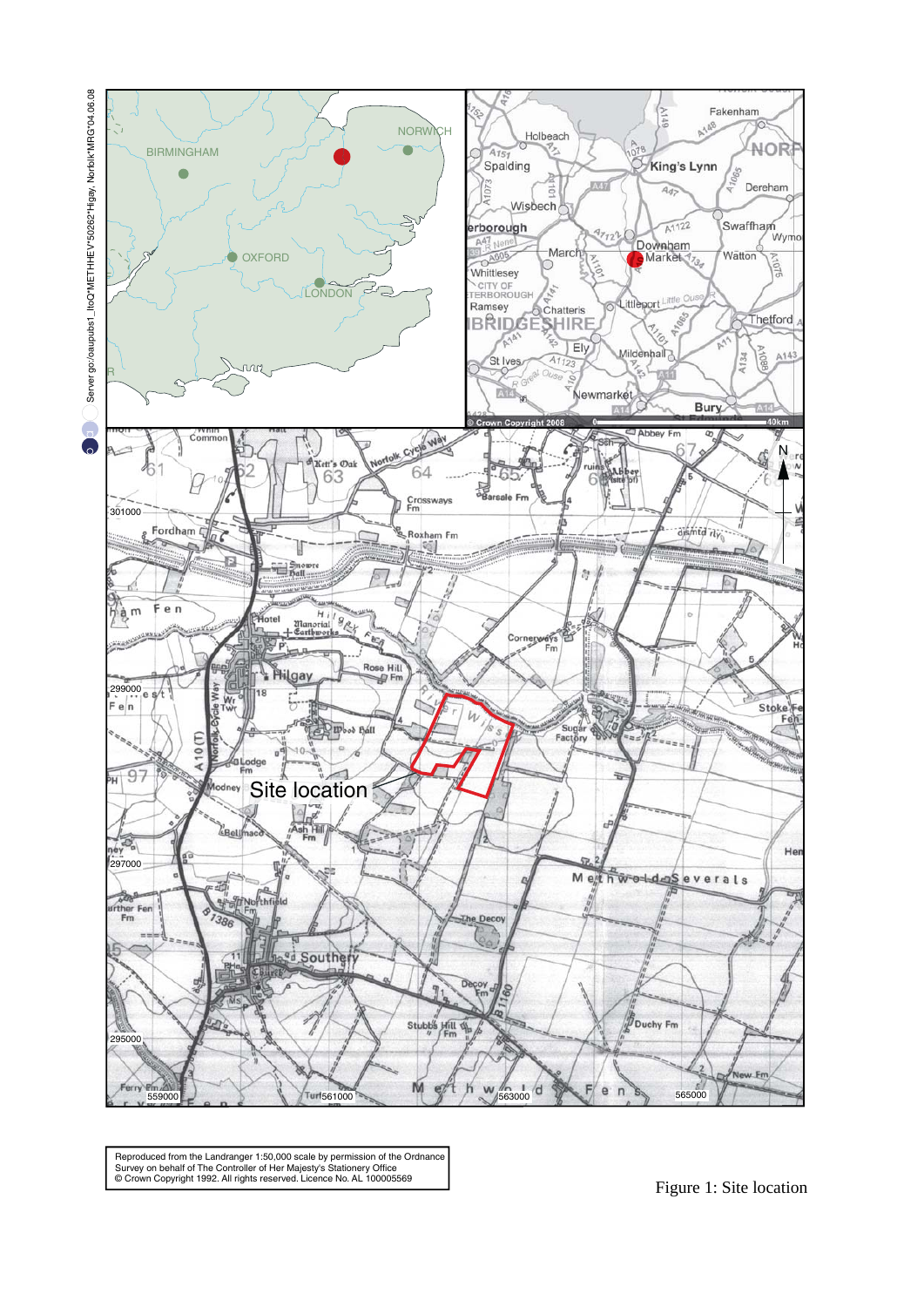

Figure 2: Trench location plan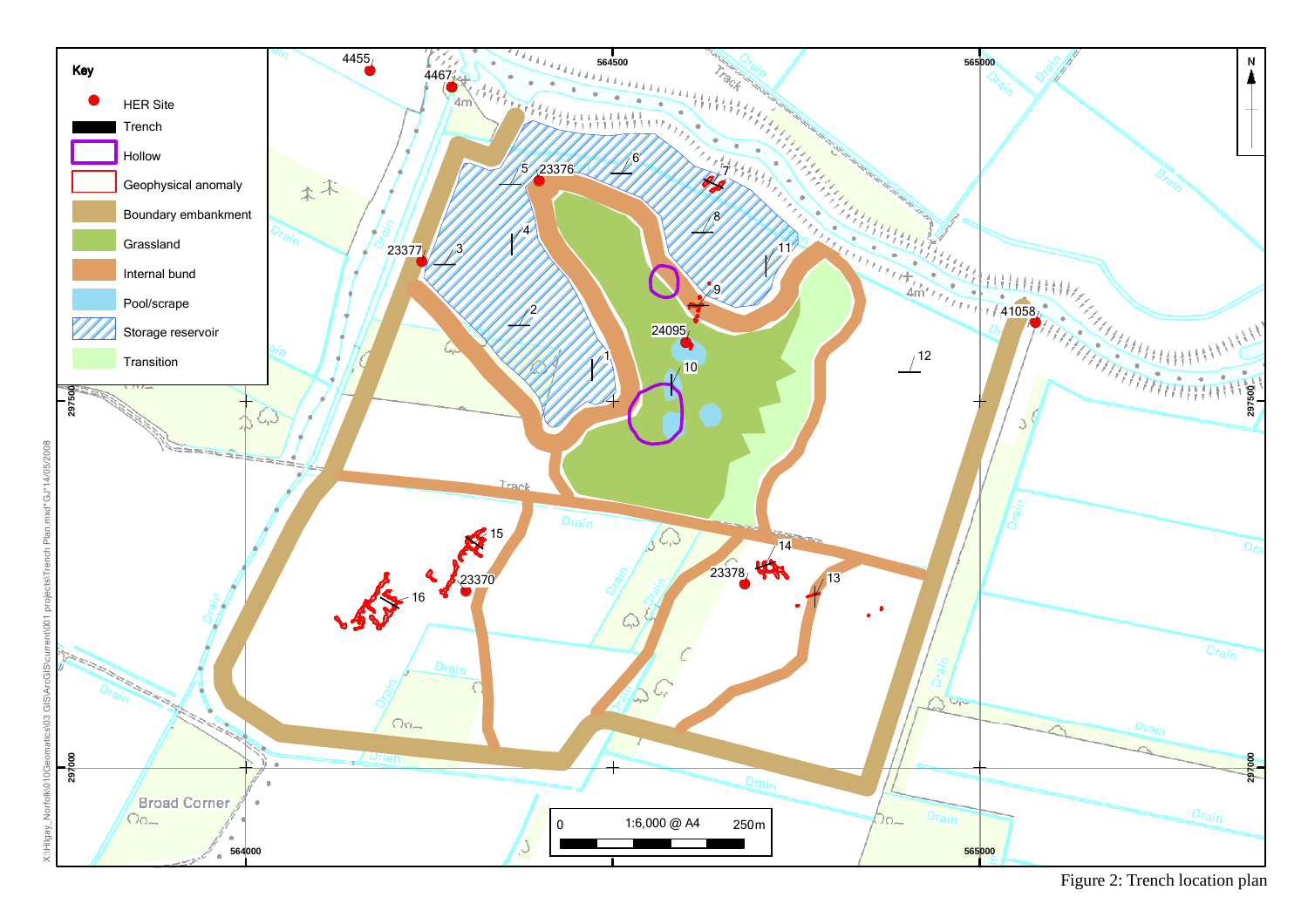



Figure 3: Plans of Trenches 1, 4, 5, 7, 9 and 10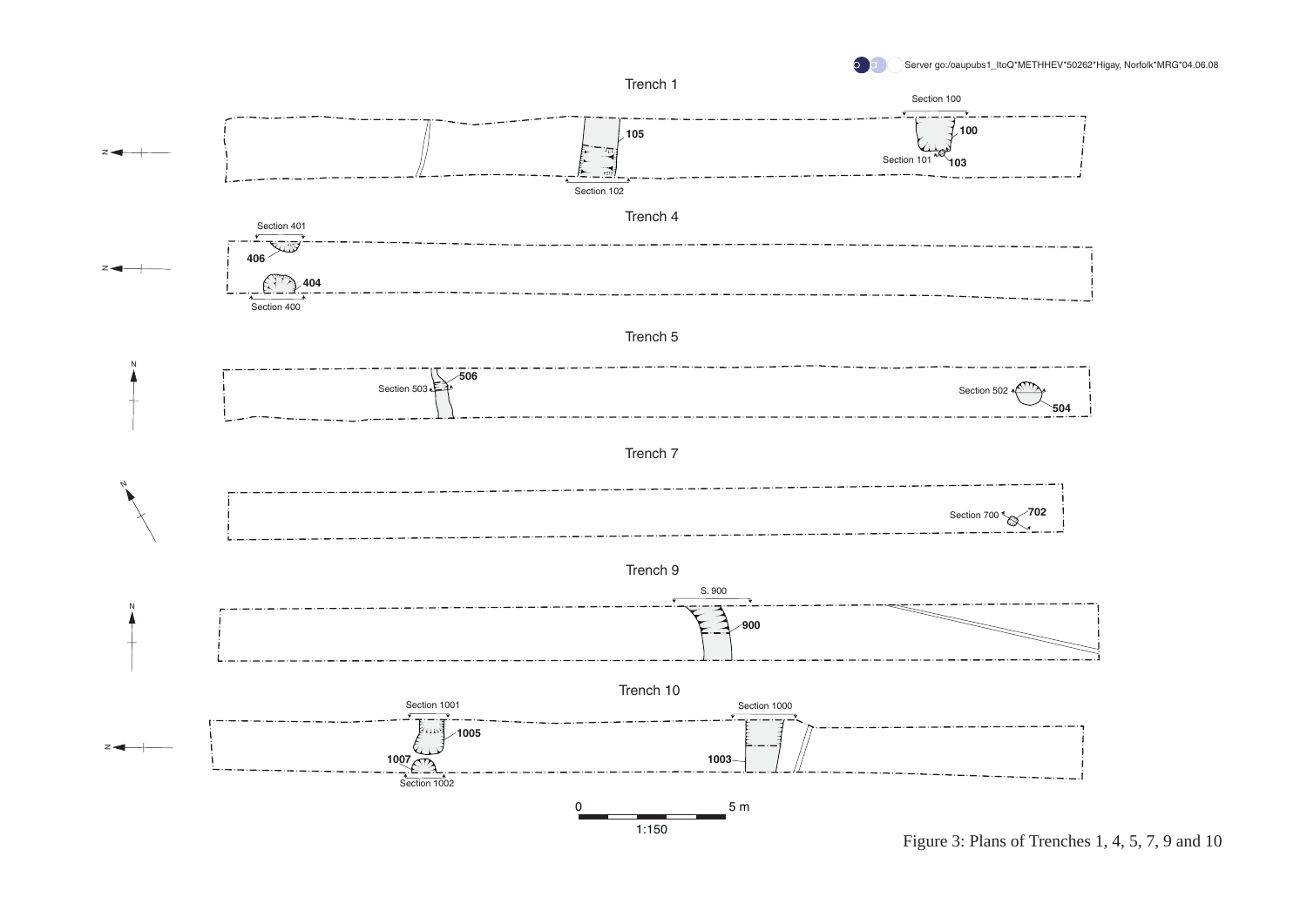

Section 102





 $1:25$ 

Figure 4: Trenches 1 and 4, sections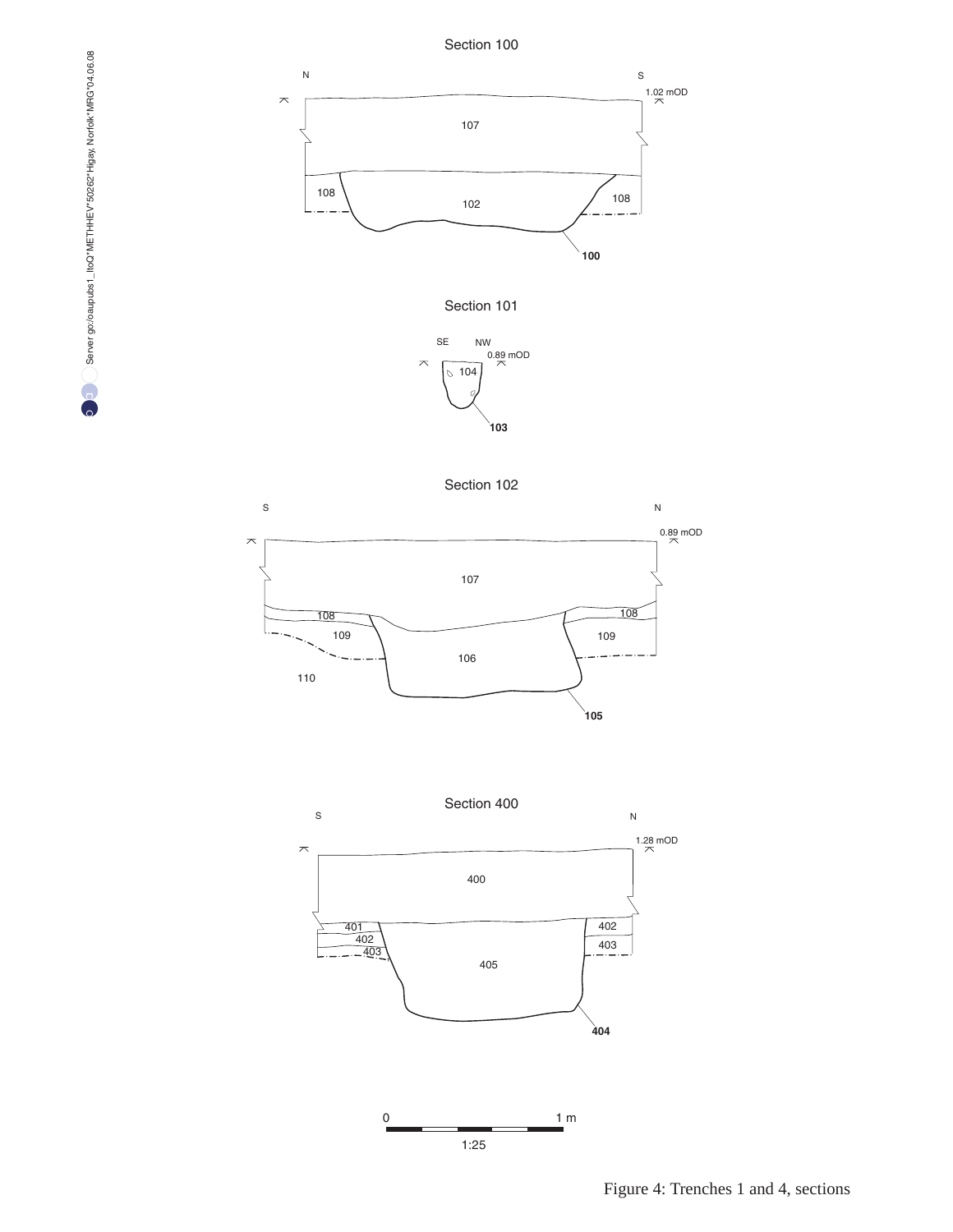

Section 700





Figure 5: Trenches 4, 5 and 7, sections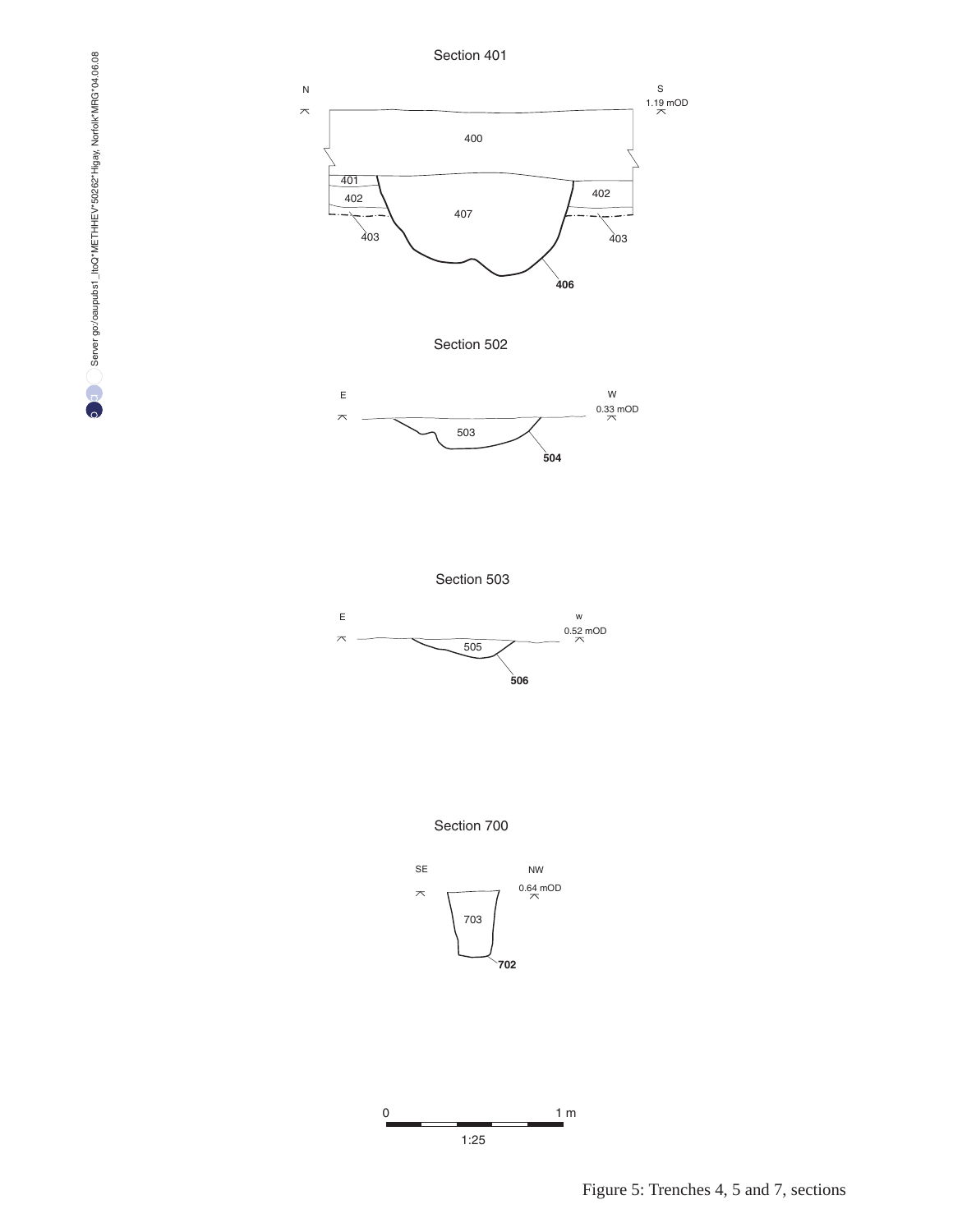